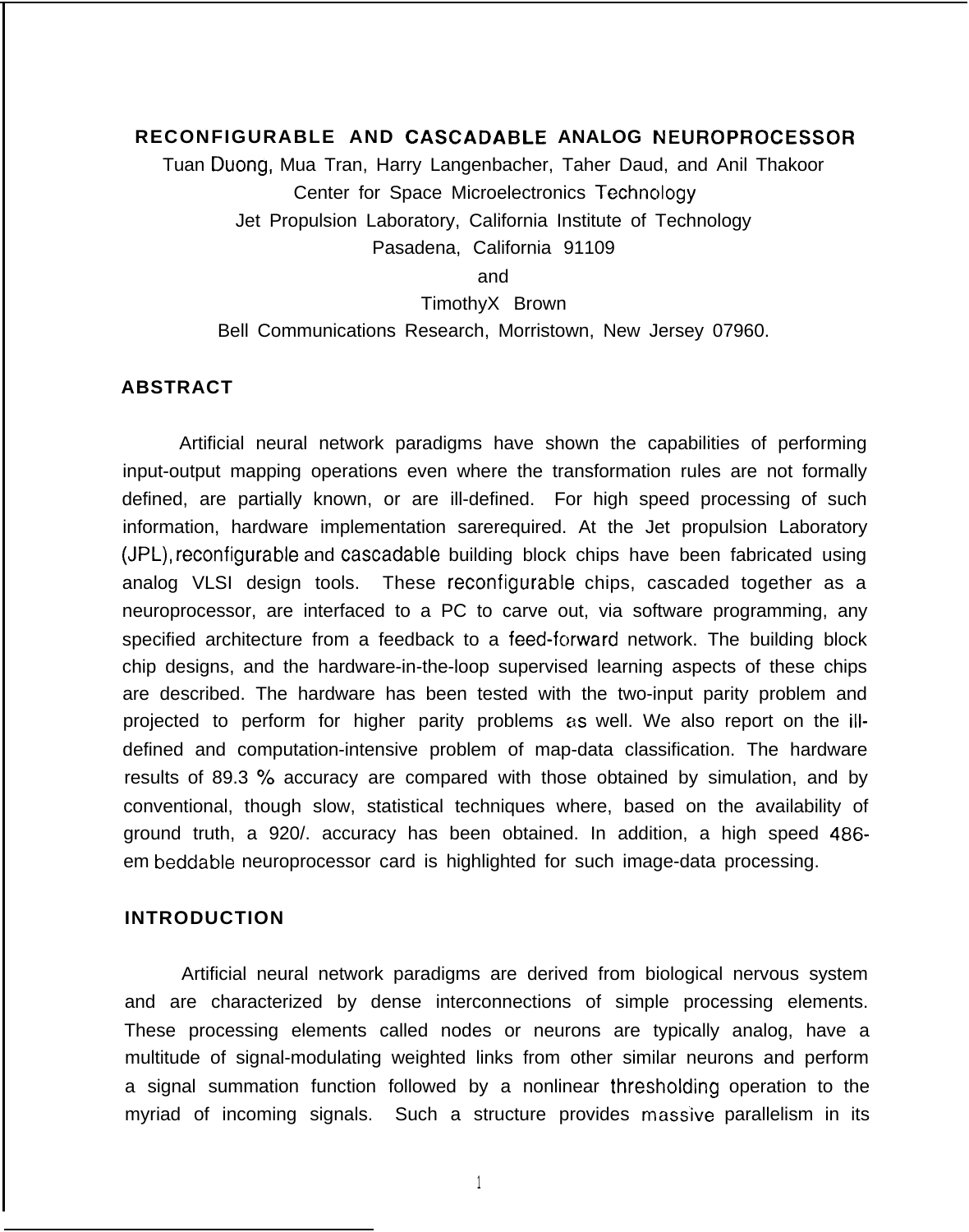information processing function, and is known to code and store intelligent information in a highly distributed manner via the weights of the interconnecting links [1-3].

To harness full power of neural network's parallelism for obtaining high-speed solutions to computationally intensive problems, these parallel architectures have been implemented in hardware **[4-7].** Applications related with image processing, content addressable memory, sensory information processing, optimization etc. have been reported in literature [5,8-9]. In general, the analog implementations have been designed for specific applications with a selected architecture.

Our approach at JPL has been to design and fabricate building block chips that can be cascaded and reconfigured to cater to different architectures, sizes, and resolutions of synaptic weights in the analog domain[10,1 1]. We describe VLSI implementations of 32x32 synaptic arrays and arrays of neurons on a chip, cascadable to larger (say, 64x64) networks and reconfigurable with full connectivity. The design offers low power, compactness, and weight resolution scaling up from 7 bits to 13 bits (to permit hardware-in-the-loop learning)[1 1 ]. Using these chips, embeddable 386/486 PC-compatible reconfigurable card has been implemented . A typical application for ill-defined transformations is presented here requiring a feedforward architecture and supervised training. The card has been configured to permit a constructive architecture of Cascade Backpropagation (CBP) type of hiddenneuron allocating algorithm with gradient-descent training particularly modified by us for hardware-in-the-loop learning. The same card has also been configured as a feedback net to perform such optimization tasks as resource allocation; however, that application will not be covered here[12].

### **NEURAL NETWORK HARDWARE**

Hardware implementation of neural networks involves design of two elements, namely synapses which are the variable weight (conductance) links, and neurons which are the non-linear elements performing a thresholding operation, Eberhardt, et al. give a description of various technologies being used for implementation of electronic neural networks, and the pros and cons of each<sup>[1 3]</sup>. We describe here the CMOS implementation where the weights are stored on-chip using digital logic and incorporating the multiplying digital to analog converters (MDACS) to obtain analog signal processing [10].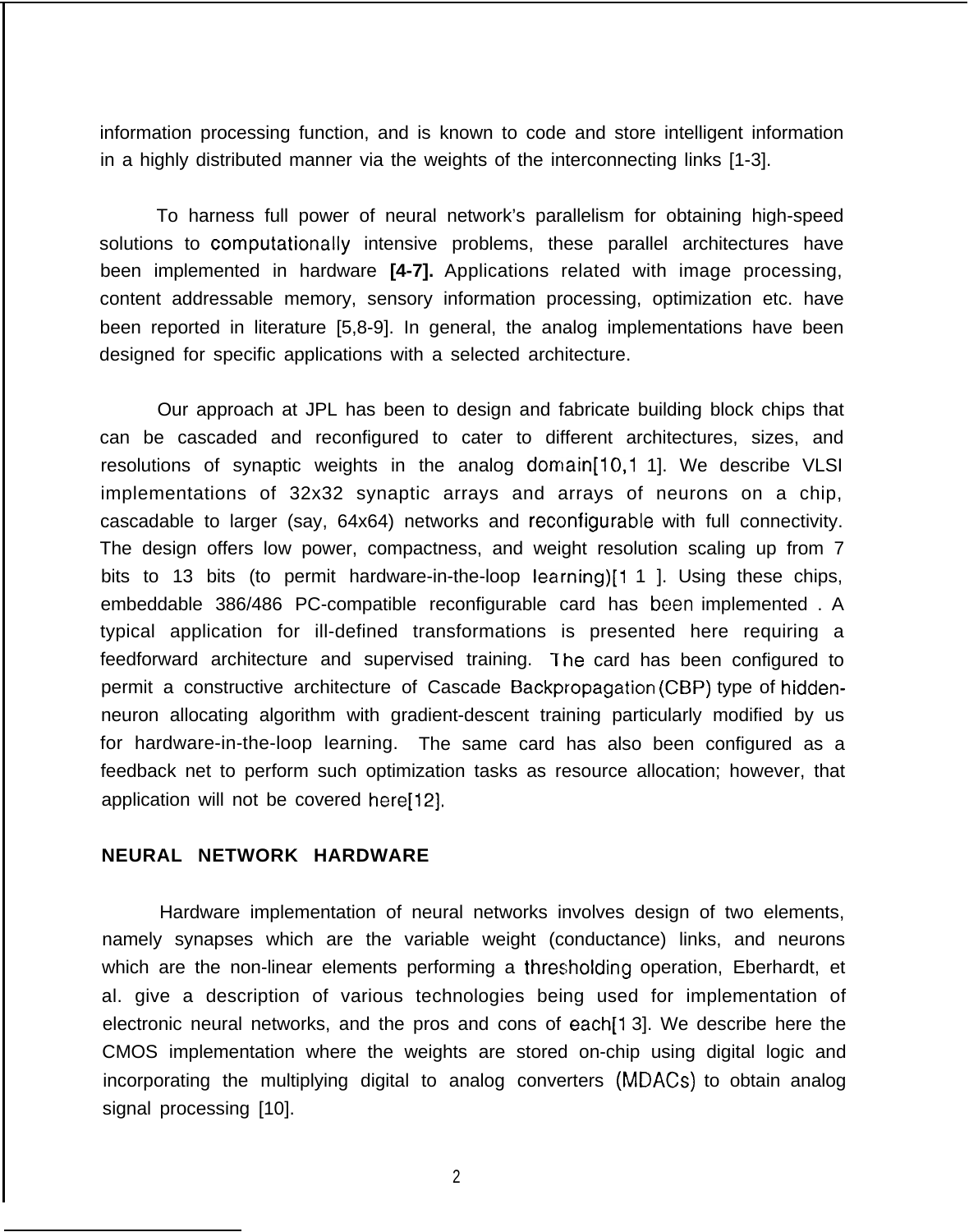In effect, a synapse performs the function of multiplication of an input current (obtained via a voltage to current conversion of the input voltage signal) with its stored weight and provides the output current to a neuron. A neuron sums up several synapse current signals, converts the current to an equivalent voltage, and via a nonlinear sigmoidal transfer function provides a bounded voltage output. Each synapse chip, in our embodiment, carries 1024 synapses (as a 32x32 matrix with 32 inputs and 32 outputs) each with 7 bits of weight resolution. Each neuron is designed as a variable gain operational amplifier with a sigmoidal transfer function. Further refinement of synapse and neuron designs is underway, and the measurements on test circuits point to over a ten-fold increase in speed (a reduction in delay from a few US to less than 250 ns). In addition to the synapse only chips, the neuron-synapse chips that combine the two designs on a chip with 32x32 matrix, wherein one diagonal array of synapses has been replaced by 32 neurons, has also been fabricated. Here, each neuron output is connected to the respective input line. These building block chips have been fabricated in custom VLSI employing 2 um feature size, each in an 84-pin dual-inline-package. A photograph of the composite chip showing the array of 32 neurons along a principal diagonal is shown in the side box. Being a fully connected composite chip, it offers a speed exceeding a gigs-connections per second, and has been instrumental in our applications related research. Schemes where the synaptic weight values are down-loaded after training in software or where hardwarein-the-loop learning is involved are easily carried out. By cascading with synapse chips, powerful hardware neural learning platforms have been developed. Details of synapse, neuron, and composite chip designs are included as a separate box.

Our overall design philosophy for the building block chips is to make them reconfigurable so that several popular neural net architectures such as multilayer perception, cascade correlation, Hopfield net etc. can be carved out of the chip under software control. In addition, the chips are designed so that they are cascadable to form larger arrays using multiple chips. For hardware-in-the-loop learning capability, synapse resolution beyond 7 bits would be required. Therefore, an innovative scheme for increasing the resolution of the synapses was evolved which involves paralleling of respective synapses on two chips.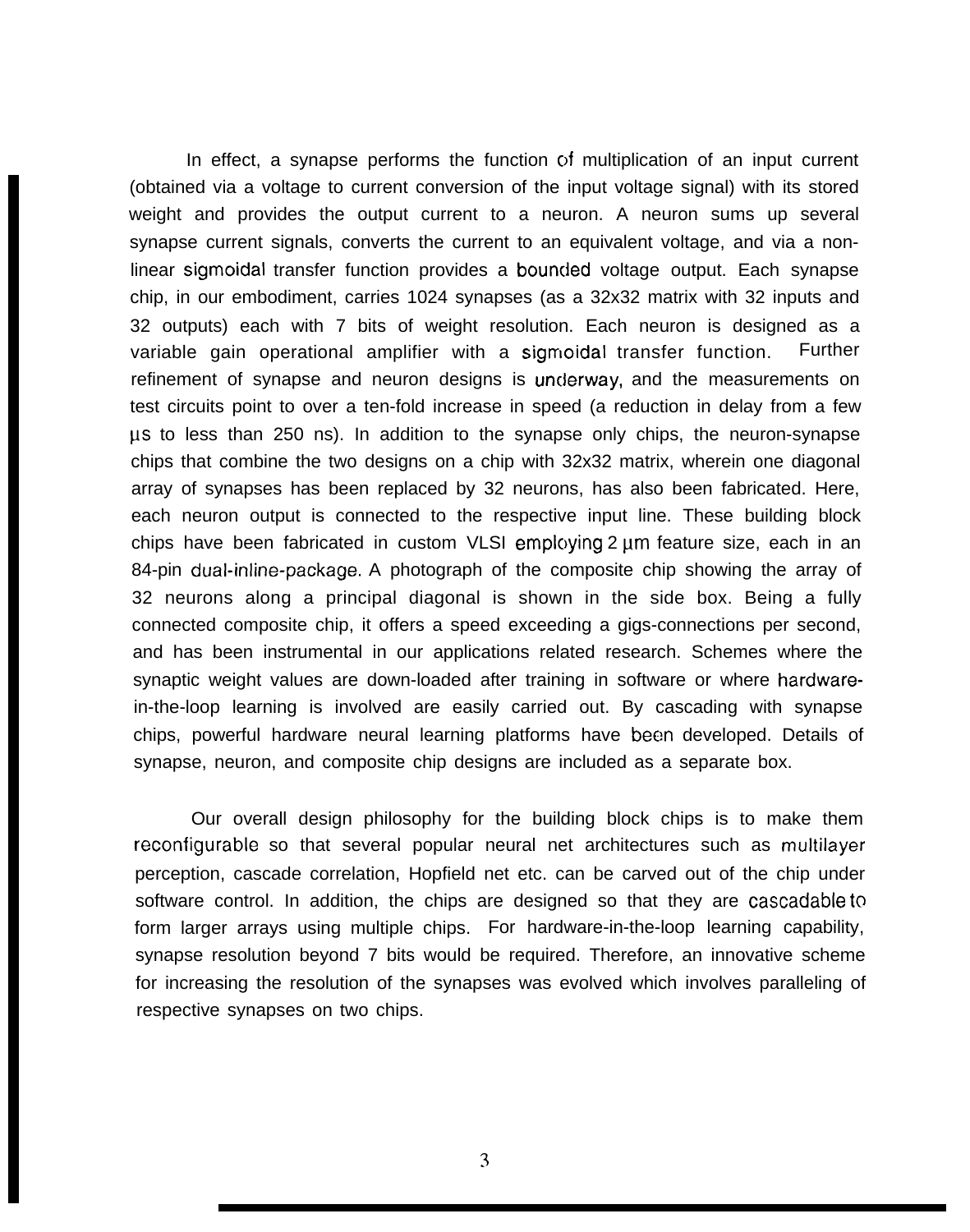# **RECONFIGURABILITY**

As described above, the neuron outputs in a neuron-synapse chip are hardwired to the respective inputs. Therefore, it inherently forms a fully connected feedback network (Hopfield net). Up to 32 inputs and 32 outputs can be obtained for such a network. Some other popular architectures that can be and have easily been formed with the same building block chips are described below.

# **Multi layer Perception Architecture**





Figure 1. A schematic of the neuron-synapse composite chip reconfigured for a multilayer perception architecture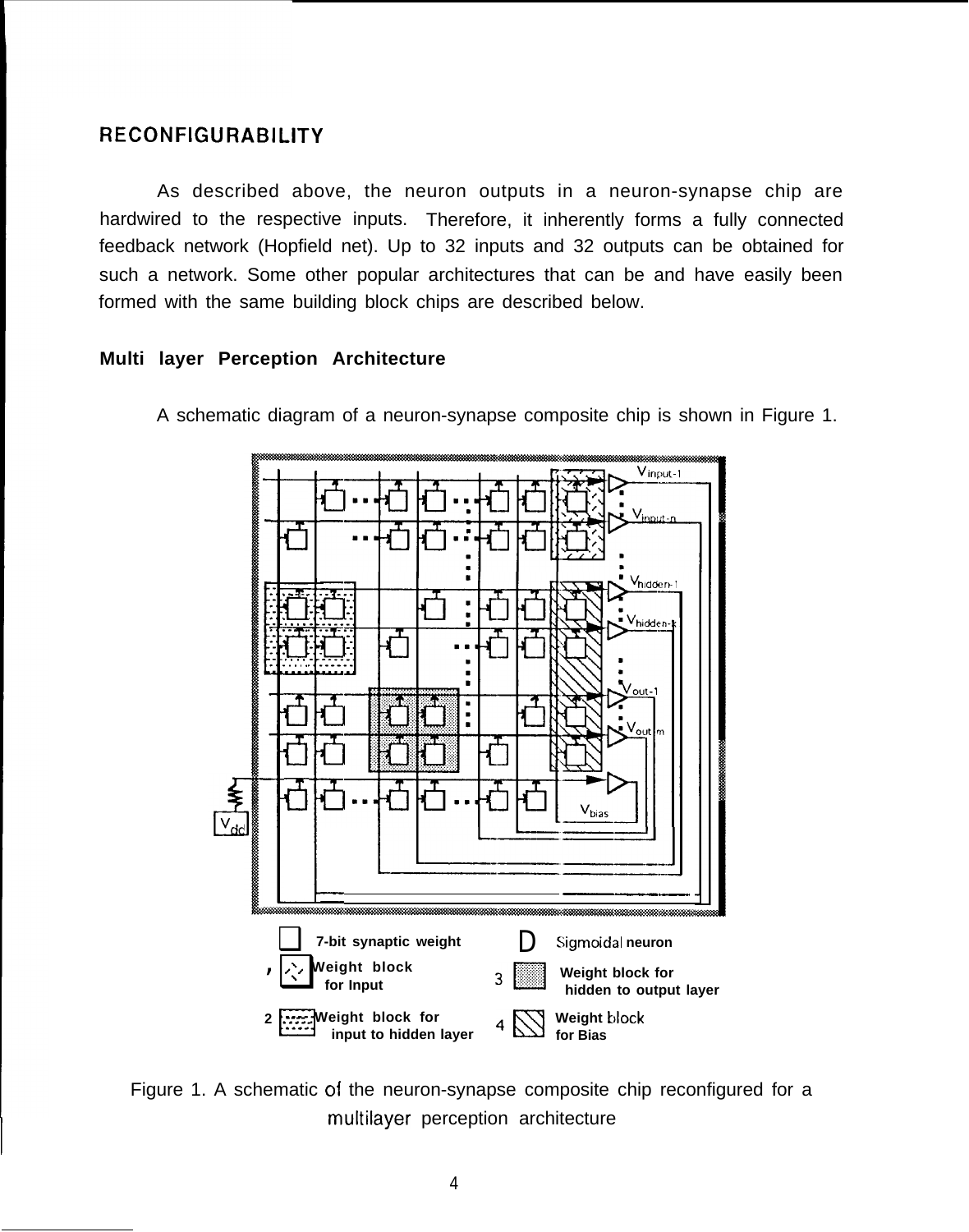The 7-bit synaptic weights are represented by square blocks at each node of the matrix and the neurons are shown as a vertical column of triangles at the right of the matrix, for ease of explanation only, even though they are physically located along the diagonal. By activating selected synapses, i.e. by having nonzero weights stored, it is possible to obtain a variety of feedforward nets [14]. Generally, one neuron is reserved as a bias neuron which also can be tasked to provide the input signals. In Figure 1, neuron 32 (bottom most) is the bias neuron. Its output is hardwired to the 32nd input line. By activating synapses in block 1, and adjusting their values properly, the required inputs as current signals will be fed to the input neurons. These synapses make it convenient to provide inputs in parallel to all the input neurons. However, the weight values have to be selected with caution because one needs to use the linear part of the neuron characteristics for input layer to feed the signals undistorted, as far as possible, to the next layer. The outputs of these input neurons are again hardwired to the respective input lines and can be made to feed the selected hidden-layer neurons by activating synapses in block 2. Similarly, by activating synapses in block 3, the outputs of the hidden units are fed to the input of the output neurons. Block 4 synapses provide biases to the hidden and output layer of neurons. It may be pointed out that the selection of input and output neurons is generally determined by the problem requirements and is easily configured onto the chip, the only overall constraint being that the sum of input, hidden and output neurons per chip not exceed 31, with one neuron acting as a bias neuron.

### **Constructive Network Architecture**

Such constructive networks as cascade correlation [15] and JPL-developed cascade backpropagation (CBP) architectures require that one start out with an input layer of neurons feeding directly to the output layer (single layer perception), and add one hidden neuron at a time as learning progresses. Details of CBP are given in the side box. To reconfigure the net for such an architecture using the neuron-synapse composite chip, we refer to Figure 2 to describe the various synapse block activations. Obtaining inputs in parallel via the bias neuron and block 1 synapses was already discussed previously. Activation of synapses in block 5 provides direct input to output synapse connections. Then, to add the first hidden unit, synapses in the *horizontal* block 2A (input to hidden unit) are activated along with synapses in the *vertical* block 3A (hidden to output neurons). For addition of the next hidden unit, in addition to the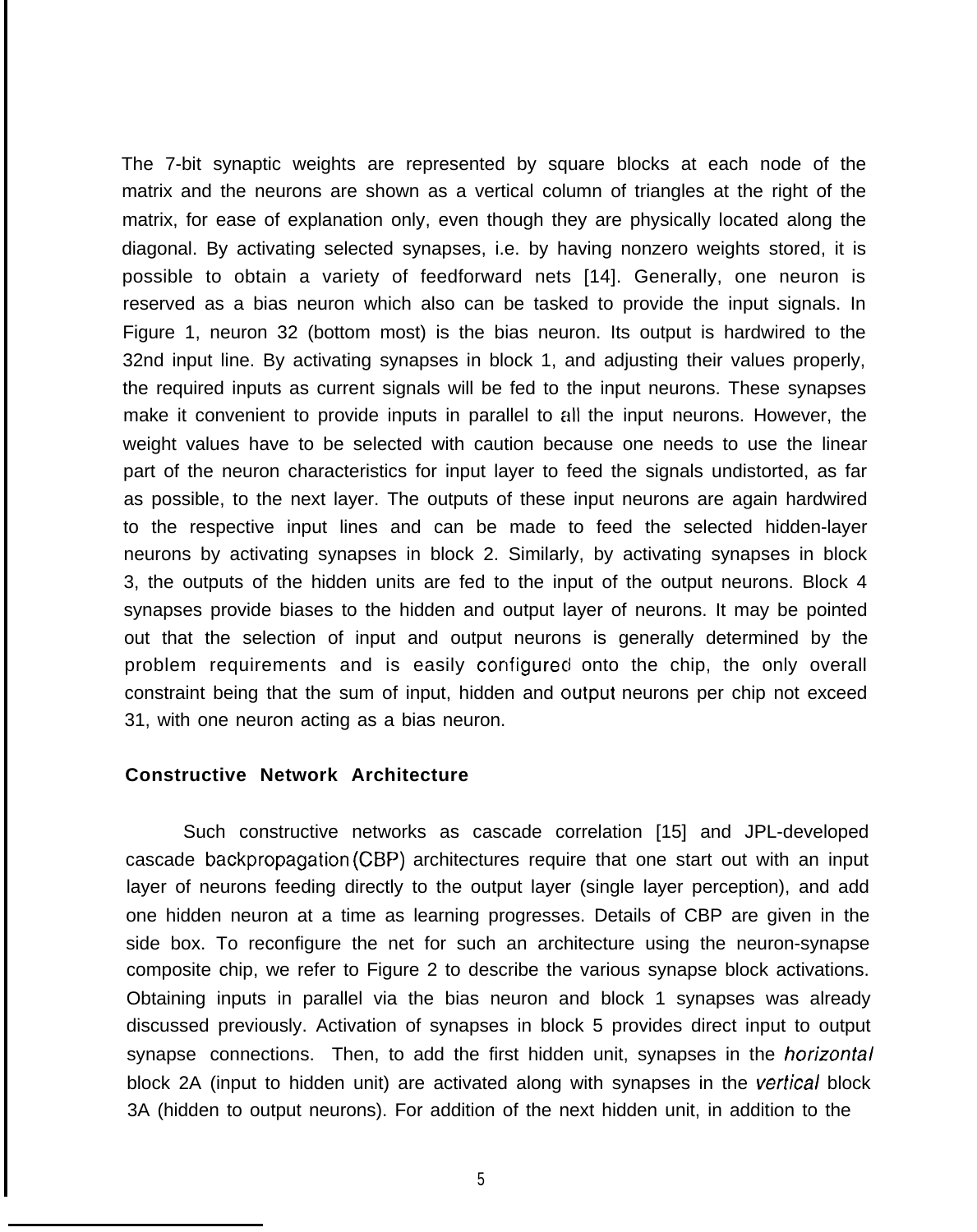



synapses in blocks 2 and 3, block 6 synapses are also activated to feed output of the previous hidden unit as input to the hidden unit just added, and so on. Again, the sum of total inputs, outputs and hidden units can not exceed 31. However, when required, because of the cascadability of the chips, multiple chips can be used to form larger networks as described below.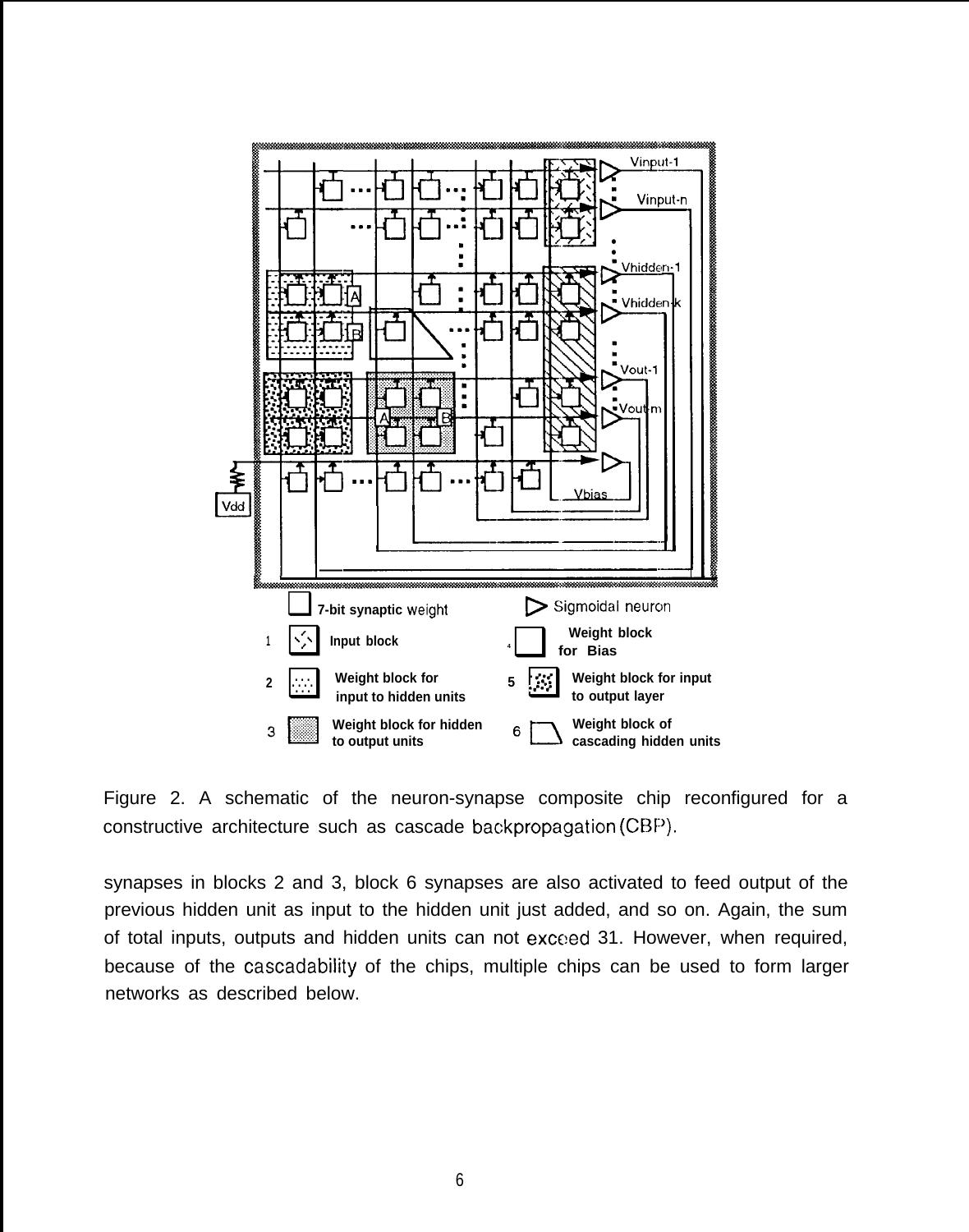### **CASCADABILITY**

#### **Larger Size Networks**

With the availability of the synapse as well as the composite chips, to increase the number of inputs and/or outputs beyond 32, additional chips with respective inputs and outputs connected provide a cascaded larger net. For example, a four-chip (two synapse-neuron composite chips, 1  $\&$  4, cascaded as a square matrix with two synapse chips, 2 & 3, to act as a 64x64 matrix of 7-bit-resolution fully connected synaptic network with 64, wide-range variable gain neurons along a diagonal) cascaded neural net would have twice as many inputs and outputs as a single chip. In this case, the neuron-synapse chips will receive the current inputs from the synapse chips, whereas the neuron voltage output of the neuron-synapse composite chips will be input to the synapse chips.

#### **Higher Synaptic Resolution**

**)'\**

As pointed out earlier, it is required that for hardware-in-the-loop learning, the synaptic weight resolution not be limited to 7 bits. Each additional bit of resolution in our MDACS requires twice as many current mirrors as that for the previous bit (see Figure B-l). Thus, normally, if we were to increase the bit resolution of the synapse from say 7 bits to 8 bits, and since there are 32 current mirrors for the 7th bit, we will have to add 64 extra current mirrors. With each current mirror having two transistors in  $\frac{1}{2}$  as the ascode dircuit, the silicon real estate becomes prohibitively large. .,,

An innovative scheme was, therefore, employed whereby the resolution of the synapses could nearly be doubled by parallel connection of respective synapses using two chips. This was achieved as follows. A synapse on one chip was connected in parallel with the respective synapse in the parallel chip ( $V_{in}$  to  $V_{in}$  and  $I_{out}$ to  $I_{\text{out}}$ ), as shown in Figure 3. One synapse had the input current  $I_{\text{in}}$ , whereas the current in the respective synapse of the parallel chip was adjusted to  $I_{in}/64$  by variation of V<sub>d2</sub>. Thus the synapse with input l<sub>in</sub> provides the higher significant bits and the other provides the lower significant bits respectively.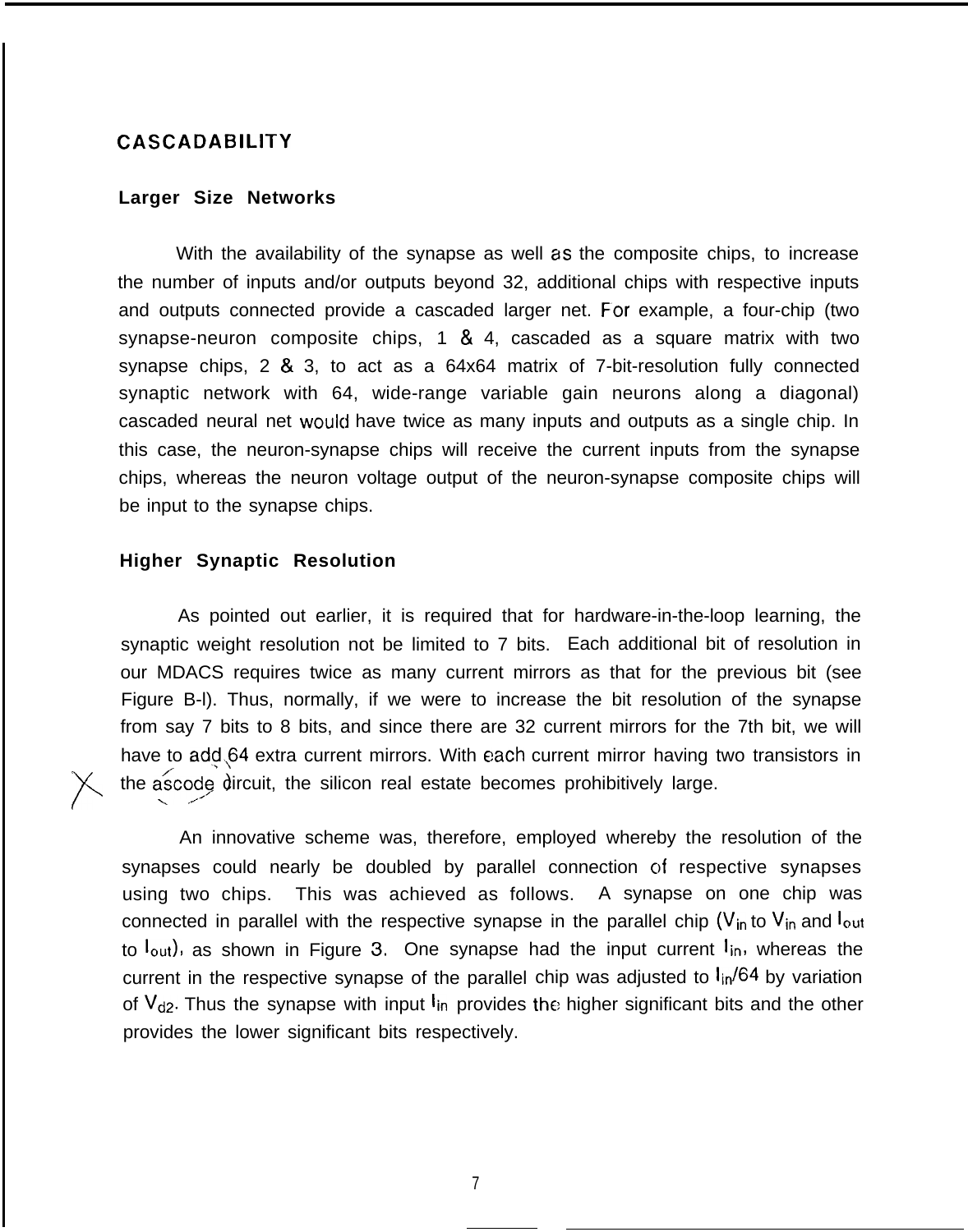

Figure 3. An innovative scheme of paralleling of respective 7-bit synapses on two chips with input currents in the ratio 64:1 by adjustment of  $V_{d1}$  and  $V_{d2}$  to obtain nominally 13 bits of resolution.

This simple modification with parallel connections nearly doubled the bitresolution for the composite synapse. from 7 to nominally 13 bits. A single neuron synapse pair from such a circuit, with one synapse-chip and one neuron-synapse composite-chip, was characterized to obtain the synapse bit-resolution data in combination with a neuron transfer function. A set of typical curves shown in Figure 4 highlight the input-output relationship along with the variable gain feature of the neuron design showing 4096 levels of the input weights vs. neuron output. In general, however, when connected as a populated network, the offset voltages and circuit noise may keep the effective resolution down to 10 or 11 bits.

Starting with a 4-chip 64x64 matrix, by cascading four additional synapse chips, thereby paralleling each synapse of the respective two chips as shown schematically in Figure 5, and adjusting the chip gain levels accordingly, a 64-neuron, fully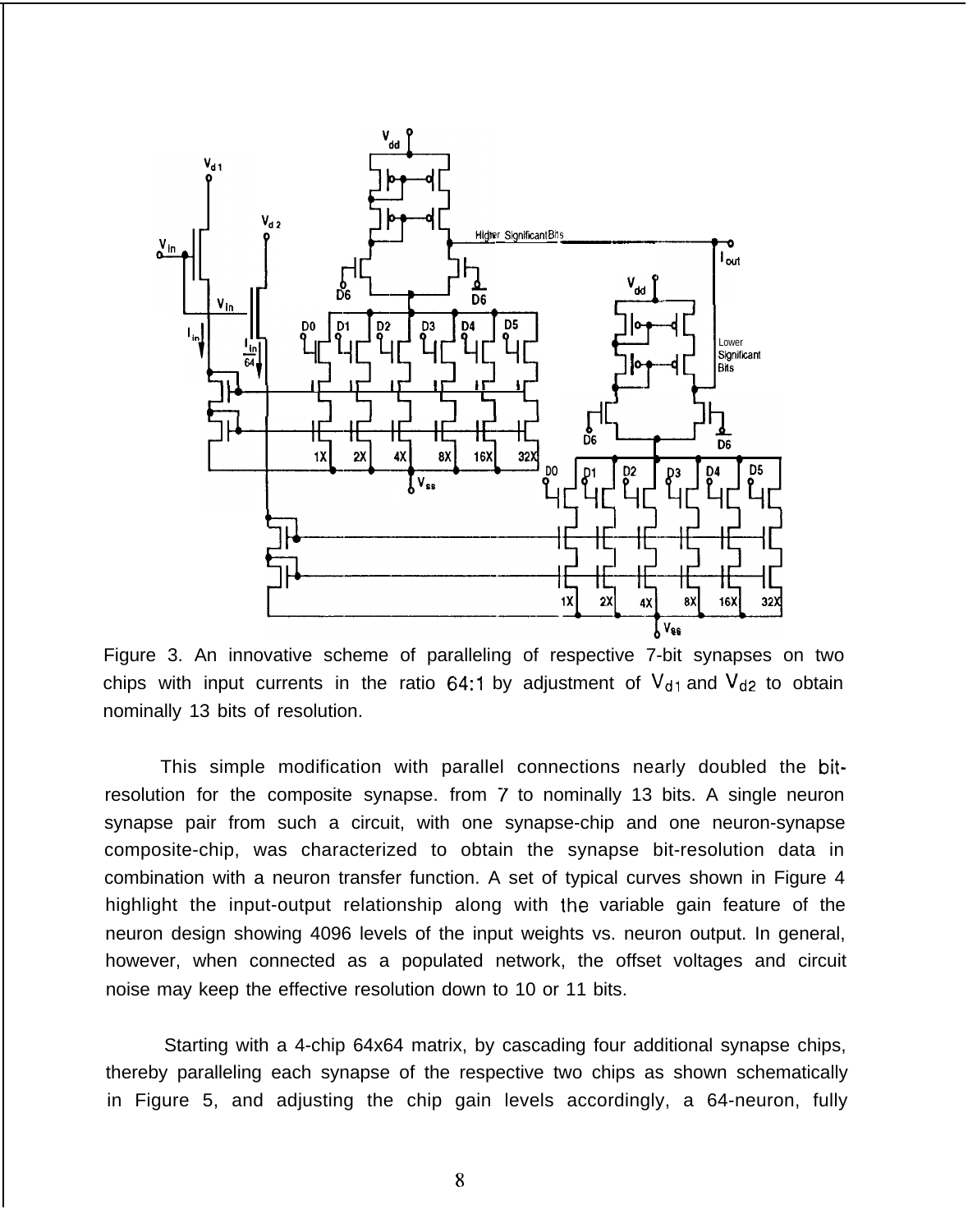interconnected array with 4032 (64x63) synapses mounted on a board, each with an effective 10-11 bits of resolution was obtained. This is the first ever embodiment of our building block chips with a synapse resolution exceeding 7 bits which was used for hardware-in-the-loop learning of a variety of image classification problems.

"1



Figure 4. A family of sigmoidal synapse-neuron characteristic curves showing the 13 bit resolution ( $\pm$  4096 levels) synaptic weights as inputs and neuron voltages as output, along with the variable gain feature of the neuron.

To gain insight into the hardware learning, we point out several technical challenges that the hardware must contend with. Because of the processing nonuniformities across the chip, the neuron outputs may not exactly match each other. Similarly, the synapse weights in the network are bounded and have limited precision. Therefore, the network must adapt for variances in synapse responses, non-ideal neuron transfer functions with off-set voltages, anti a variety of noise sources. Thus, in our embodiment, the inputs must also deal with the above variances, although dedicated input circuitry could remedy much of this. It was anticipated that most of these variances will be taken care of cluring hardware-in-the-loop training of the network, and added synapse resolution will be able to provide an accuracy not much lower than that obtained by software simulations which use a floating point accuracy of 32 or even 64 bits.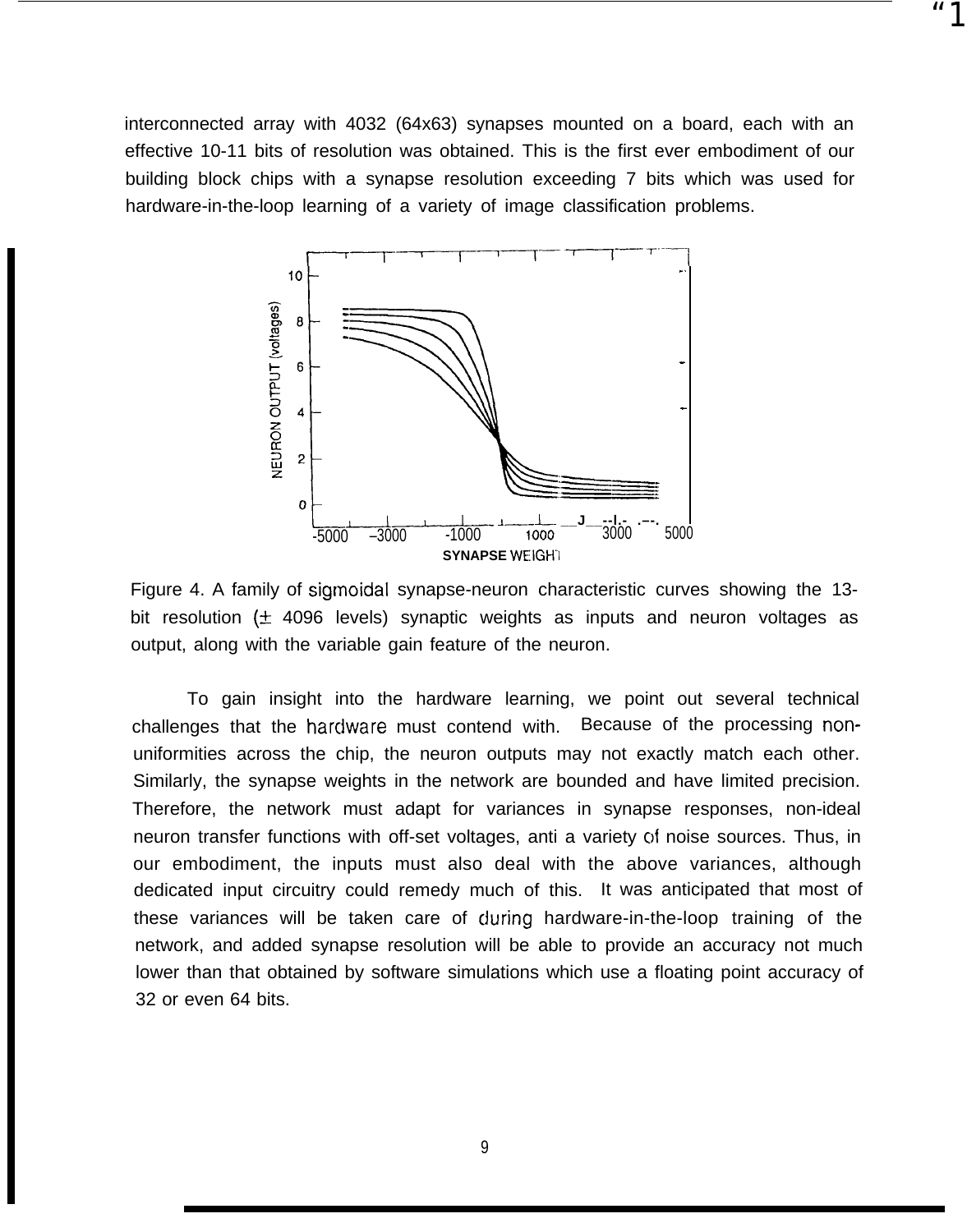



## **PLUG-IN CARD DEVELOPMENT**

Based on the development of the building block neuron-synapse chips, a neuro-processor card was designed and assembled with the required interface circuitry for direct insertion into the lBM-compatible backplane. Such an embeddable and reconfigurable PC-card fulfills these important needs: (1) It validates the hardware implementability of a new algorithm, architecture, or application; (2) It provides real-time solution to the given problem; and (3) It offers a rapid prototyping tool for a variety of neural net applications with different architectures, thereby measuring performance parameters such as speed and accuracy, and providing an insight into further enhancements for the dedicated neuroprocessor with respect to chip design, architecture, noise issues, and interface.

The plug-in card, shown schematically in Figure 6, has level shifters for 10V neural network chips both at its incoming and outgoing side, and a set of buffer and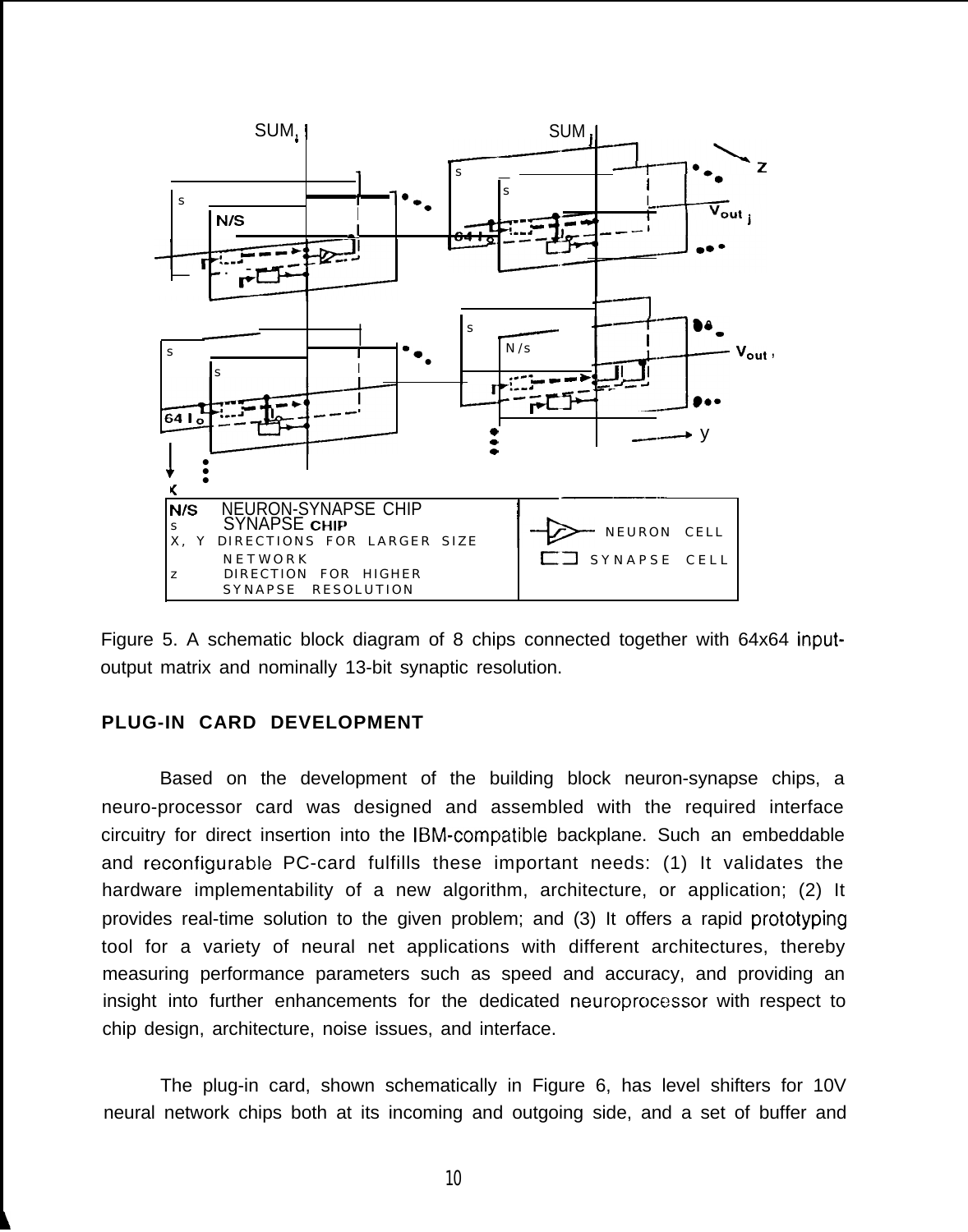driver chips to take the neural output and feed it backto PC after an A/D stage. To save on space on the board, a multiplexer stage is introduced to have only one high speed A/D chip. Control logic is tasked to control the operation.



Figure 6. A block diagram of the neuroprocessor card showing the control logic, the level shifter, the neuro-synapse chip, and other logic chips.

The above described neuroprocessor card, while affording great control and flexibility, only begins to tap the power of the neural network chips with their parallel processing and high speed capabilities. With analog processing, the interface with the host digital machine becomes an intricate challenge to design. As a step toward reducing the 1/0 bus processing time, a new system with a high-speed 2 MHz analog to digital converter that plugs directly into the PC-bus was incorporated. Figure **7** shows the assembled neuroprocessing card that is directly insertable in the 386 or 486 machine backplane.

 $\times$  The time delay of a synapse-neuron pair was measured/wuth an oscilloscope. The rise and fall times equal 1.5 and 2,2  $\mu$ s respectively [16]. It must be noted that for such an analog signal processing, the processing times would vary somewhat depending upon the number of synapse signals being summed by that neuron, the individual synapse weight values, and the neuron gain. It was estimated that the processing time for a typical feedforward pass, that included a hidden layer as well, had a range of 5-10 microseconds.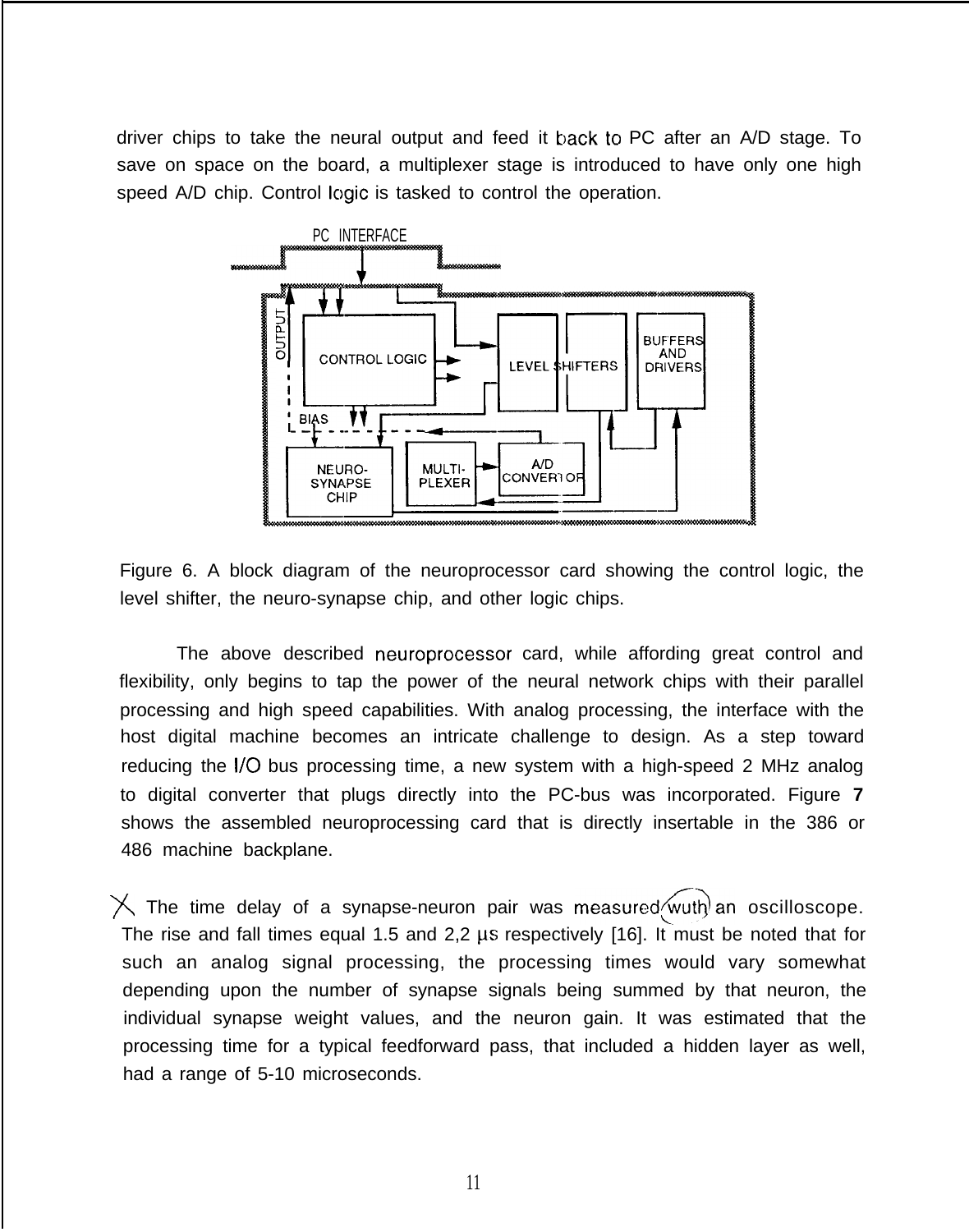| $\frac{1}{\frac{1}{1-\frac{1}{1-\frac{1}{1-\frac{1}{1-\frac{1}{1-\frac{1}{1-\frac{1}{1-\frac{1}{1-\frac{1}{1-\frac{1}{1-\frac{1}{1-\frac{1}{1-\frac{1}{1-\frac{1}{1-\frac{1}{1-\frac{1}{1-\frac{1}{1-\frac{1}{1-\frac{1}{1-\frac{1}{1-\frac{1}{1-\frac{1}{1-\frac{1}{1-\frac{1}{1-\frac{1}{1-\frac{1}{1-\frac{1}{1-\frac{1}{1-\frac{1}{1-\frac{1}{1-\frac{1}{1-\frac{1}{1-\frac{1}{1-\frac{1}{1-\frac{1}{1-\frac{1}{$ | しめいかく ハッサル・コントル<br><b>MEXIMORA TANARAMERA</b><br><b>STATISTICS OF STATISTICS</b><br><b>DOMAND AGE</b><br><b>MARINE AND RESIDENCE</b>                                                                                                                                                                                                                                                                                                                                                                                                                                                                                                                                                                                                                                                                                                        |
|-----------------------------------------------------------------------------------------------------------------------------------------------------------------------------------------------------------------------------------------------------------------------------------------------------------------------------------------------------------------------------------------------------------------------|---------------------------------------------------------------------------------------------------------------------------------------------------------------------------------------------------------------------------------------------------------------------------------------------------------------------------------------------------------------------------------------------------------------------------------------------------------------------------------------------------------------------------------------------------------------------------------------------------------------------------------------------------------------------------------------------------------------------------------------------------------------------------------------------------------------------------------------------|
| ---------<br>. <del>.</del><br><i></i><br>$\cdots$<br>MAGRODURE, LOSSOS DUCCO                                                                                                                                                                                                                                                                                                                                         | <b><i><u>COLORADO COMPRE</u>ND</i></b><br><b>Company for the company</b><br><b><i><u>OCOGEGEGEGEGE</u></i></b><br><b>COMPLETED CONTRACTOR</b><br><b>MARINE</b><br><b>NUMBER OF STREET</b><br><b>Total creaturers are to</b><br><b>RAMANA</b><br><b>BOOK CONTRACTOR</b><br><b><i><u>ROQUIDITION</u></i></b><br><b>BARRACHE</b><br><b>Service Le Service et Court de la Communista de la Communista de la Communista de la Communista de la Communista de la Communista de la Communista de la Communista de la Communista de la Communista de la Communista de la </b><br><b>MAGGARAS</b><br><b><i><u>REPORT OF CHARLES</u></i></b><br>202220225564<br><b>KODDANADIO IN ANTIQUE</b>                                                                                                                                                          |
| $- - - - - - -$<br><b>NAMES AND A REAL PROPERTY OF A</b><br>$\sim$<br>a boounuuu a                                                                                                                                                                                                                                                                                                                                    | <b><i>CONTRACTOR CONTRACTOR</i></b><br><b>CONTONICATE</b><br><b>MARIA MARIA</b><br>detailed the company of<br>5567 1206200666<br><b>CONTRACTOR</b> CONTRACTO<br>90000000000<br><b><i>EXCLUSIVE LIFEST</i></b><br><u>ಕಲಾಕರಾಜಕ ಇದಿಗೆ</u><br><b><i><u><u>STROOM CHARLOUGH</u></u></i></b><br>as anno mon<br>ስል አል አለ ላለ አለ አል<br><b>DOM: NO ON THE REAL PROPERTY</b><br><b>CAGEDIAN COORD</b><br><b><i><u>CONTRACTORYSTYPE</u></i></b><br>DECODED NAMES<br><b><i><u><i><u>Extendants Contractors Contractors Contractors Contractors Contractors Contractors Contractors Contractors Contractors Contractors Contractors Contractors Contractors Contractors Contractors Contractors Contractors Co</u></i></u></i></b><br><b>Construction States</b><br><b>WARD COMMERCIAL</b><br><b>STATE CONSUMER</b><br><b><i>CARD COMPANY COMPANY</i></b> |
| un concern<br><b>CLASS CALLS</b>                                                                                                                                                                                                                                                                                                                                                                                      | THE EXPLORATION CONTINUES.<br><b>BALDAS BALDASAS</b><br>100222999<br><b><i>DATA DATA DE DE CROSS</i></b><br><b>POLICE AND THE REAL</b><br>აპრიი ართი -<br><b>To a reconcern of the company</b><br><b>Representation</b><br><b>TO BOOT CONTRACTORY</b><br><b><i><u>DAY CALCAR AREA PERSON</u></i></b><br><b>SERVICE AND THE</b><br><b><i><u>RANGERATA BARAT</u></i></b><br><b><i>LEGENDRITHER</i></b><br>2000000000000000<br><b>Linux in a construction</b><br><b>MARK SPORTS</b><br><b>Books Montgomery</b><br>$\overline{1}$ . $\cdots$ , $\cdots$ , $\cdots$ , $\cdots$ , $\cdots$ , $\cdots$ , $\cdots$ , $\cdots$<br><b>EXPERIMENTATION CONTINUES.</b><br><b>MARTING OF PRINCIP</b><br>100100021000<br><b>COLORADO SANDO - BORDANIMINALES</b>                                                                                           |
| , <b>.</b><br>wpouuouch<br>alelelelelekteringi in Trimer e                                                                                                                                                                                                                                                                                                                                                            | <b><i><u>Extendiburganeous</u></i></b><br><b>COOLD DESCRIPTION OF A STATE OF A STATE OF A STATE OF A STATE OF A STATE OF A STATE OF A STATE OF A STATE OF A</b><br><b><i><u><i><u>DOMINISTRATIVE</u></i></u></i></b><br><b>AND STREET REPORT OF A STREET</b><br><b>COLORADO ANGELES - TELEVISION NATIONAL</b><br><b>A PARTICIPATOR AND A PRODUCT OF A PARTICIPATOR</b><br><b>DOM YOUR COMMON</b><br><b>International Control</b><br><b>Contractor</b> aver<br>and the complete state of the selection of the selection of the contract of the                                                                                                                                                                                                                                                                                               |

Figure 7. A 386/486 PC-compatible analog neuroprocessor card.

# **LEARNING ALGORITHM**

For a hardware-in-the-loop learning with an error backpropagation (EBP) algorithm to perform efficient supervised learning, the synapse weight resolution must be at least 12-16 bits[1 7]. The algorithm used by us for the hardware-in-the-loop learning was able to provide proper learning even with  $\approx$ 11 bits of resolution, and hence was suitable for our hardware. It is described here as a side box. A more detailed analysis is given in ref. [18].

Briefly, the JPL-developed Cascade Backpropagation (CBP) algorithm permits the starting perception architecture to evolve by allocating hidden neurons as needed, similar to the constructive algorithm of Cascade Correlation [15]. However, for CBP the synaptic weight modification method for added hidden units uses gradient-descent learning, whereas, pseudo-inverse computation is used to directly calculate and freeze the input-to-output perception weights based on input and output patterns (with an initial compensation for the nonlinear sigmoidal function). A hidden neuron is then connected from all of the inputs to all of the outputs. Back propagation (gradientdescent) learning is used to set both the bias and the newly added weights; and the latter weights are then frozen. Neurons are added in this fashion as hidden units one at a time to learn the required input to output mapping [12].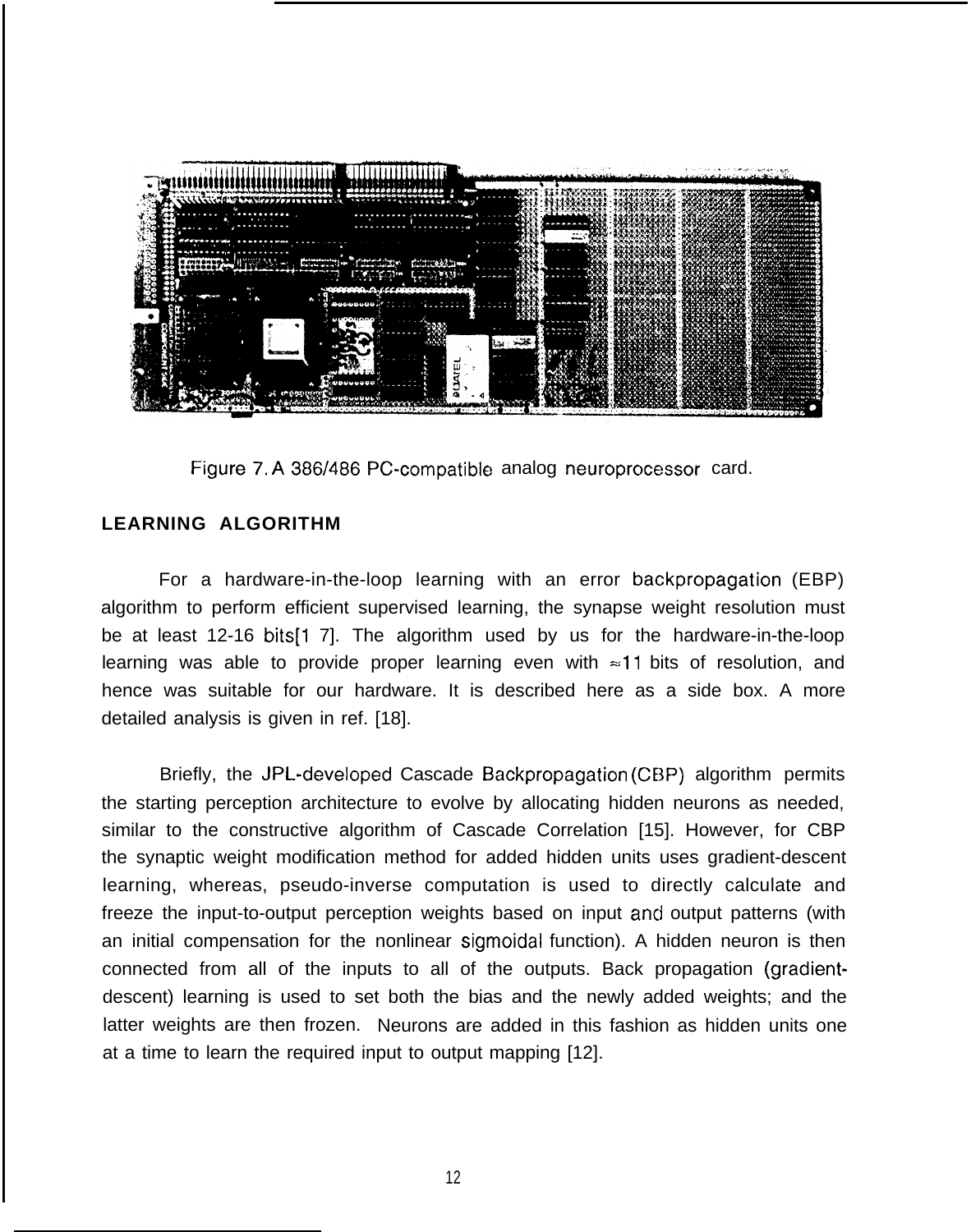For calculation of the weight modulation during each learning iteration, it is important to calculate the slope of the transfer characteristics of the neurons at their respective operating points within that iteration. The main advantage of our hardwarein-the-loop Iearning process is the capability to obtain this derivative using the actual hardware characteristics. The process of calculation of the derivative is the following. The host computer, interfaced to the chips through the interface circuitry, inputs the incoming pattern to the network and reads the output of the hidden and the output neurons. It may be noted that hidden unit outputs are available at output pins. Perturbing the bias weights by small amounts provides the required change in the neuron operating points and hence allows the calculation of the derivative to be performed on the data directly obtained using the hardware. With the outputs of all the neurons (input, hidden, and output) and their respective derivatives known, and the differences of actual and target outputs determined, the change of weights can now be calculated as per a chosen learning rate and synaptic weights altered accordingly.

The iterative process repeats until the learning saturates (no change in output) or reaches a predetermined maximum number of iterations. The learning process is ended when the desired degree of tolerance between target and the actual network output is reached. The learning rate is decremented over time. In the present case the rate was linear. However, in future implementations, we will be using an improved version of CBP with a step-size decrement proportional to the energy change [18]. The process of learning uses all 13 bits of synapse resolution as available, and even though the weight updates might occasionally be in error in magnitude or even in sign, the stochastic nature of analog VLSI eventually causes the non-monotonicities, if any, to be bridged[12].

#### **RESULTS**

.

As a benchmark in testing the neural net hardware, we selected the 2-bit parity problem to be exercised on. For this, one neuron-synapse and one synapse only chips were used with hardware-in-the-loop training. Simulation results have shown that at least up to 8-bit parity problems can be consistently solved with only 4-6 hidden units added [18]. Therefore, it is expected that the hardware will be capable of solving such larger problems as well. However, instead of solving the other bit-parity problems in hardware, a computationally intensive feature classification problem involving a copious amount of map data was used to test the capability of the network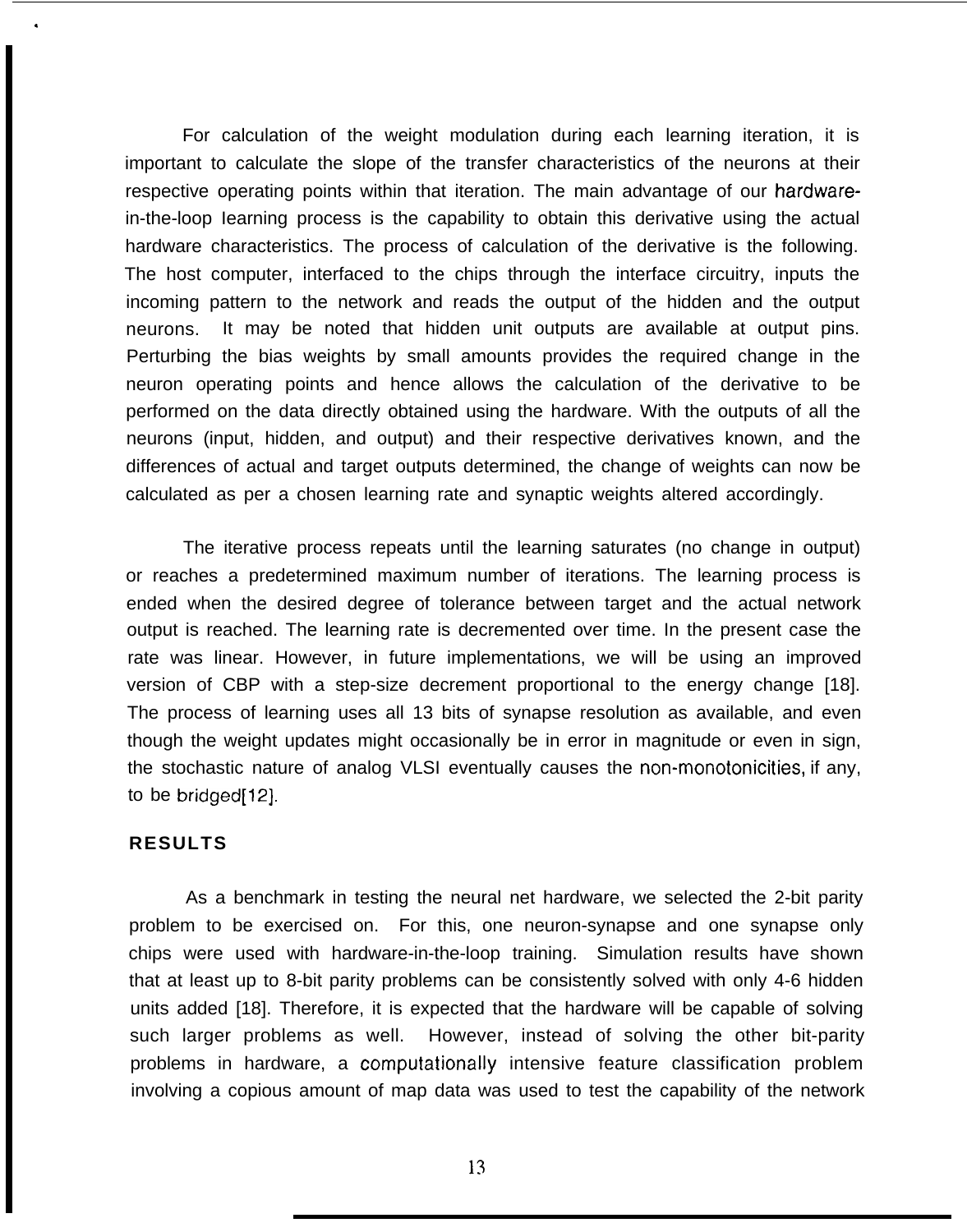to learn from a large set (over 2000) of input-output pairs, again with hardware-in-the-Ioop learning on the 8-chip board as well as the plug-in card (using abbreviated learning with the biasing synapses only).

#### **2-Bit Parity Problem**

In this 2-bit parity problem, a total of 100 trials were performed. During each trial, a maximum of 3000 back-propagation learning iterations were executed at the addition of each hidden unit. Units were added until the 'true' outputs were within the top 2/5 th of the output neuron's voltage range  $(O-1 OV)$ , whereas the 'false' outputs were within the bottom 2/5 th of that voltage range. This provided a noise margin of  $20\%$  (=2V) for the neuron's output range. In these 100 trials, the hidden units allocated by the algorithm were between 1 and 3, with an average of 1.2 hidden units. A scatter plot was generated where the top left and bottom right corners (O, 1 and 1,0) were the input conditions that corresponded to 'true' outputs, and the bottom left and top right corners (0,0 and 1,1) were the input conditions for the 'false' outputs. It was observed that while there was a pronounced bias towards 'true' outputs, the regions about the 'false' corners were also properly classified.

#### **Map-Data Classification Problem**

Paper maps contain a massive amount of important data in an unwieldy format. To increase its utility, copious amounts of these data have been scanned into digital map knowledge base where each pixel data is a 3 color, 8-bit per color (24 bits/pixel) representation. This generates about  $10<sup>8</sup>$  pixels per map sheet with 24 bits/pixel of information. However, the user is more interested in, say, display of roads, or rivers, etc., rather than the shades of colors. Therefore, a further processing involves extraction of a few (6 to 7) features. This step of feature extraction not only makes the maps more useful, but also compresses the data from 24 to, say, less than 3 bits, and puts it in a format that can be easily manipulated by the analyst as required. We chose to classify the data using a feed forward neural network for its speed and especially because of its capability to generate optimal decision surfaces. A key requirement of the task was to demonstrate the speed potential equaling the CD-ROM rate  $(*60,000$ pixels/sec)[16].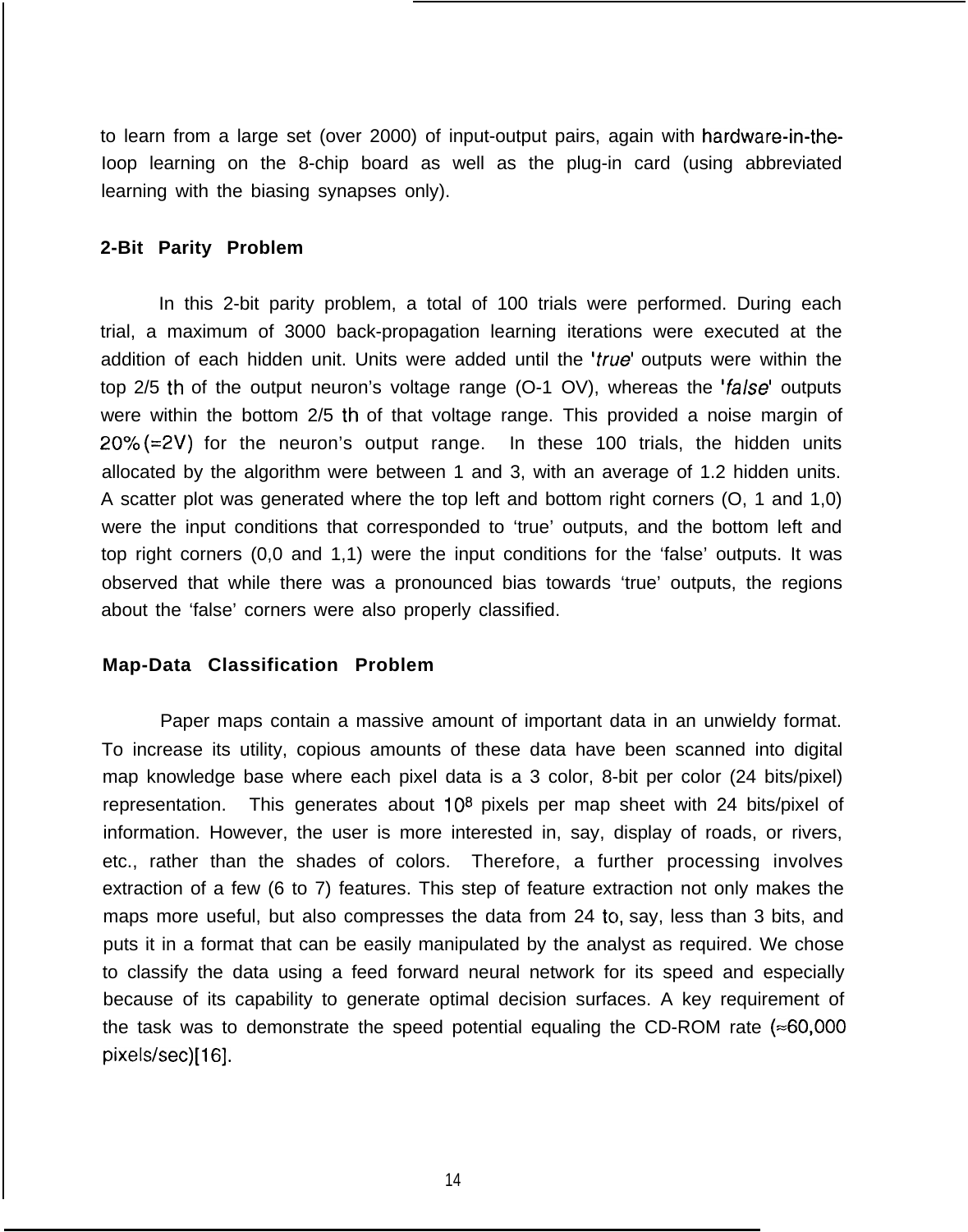The map consisted of 305X200-pixel fragment. The map-fragment is shown in Figure 8 (a) as a grey-scale rendition of the original color map. Each pixel was to be classified into one of seven classes (roads, rivers, forests, contour lines, symbols/names, man-made features, and open areas). A training set of ground truth consisting of 3800 pixels was generated by an analyst. To enable a pixel to be classified within its local context, a window of 3x3 surrounding pixels was considered as input, yielding 27, 8-bit inputs for each pixel classification.

Four approaches were compared for this classification. The first was a software simulation of the neural network with Cascade Correlation algorithm [1 5,16]. The second was the hardware-in-the-loop method with CBP. A grey-scale rendition of the feature-extracted colored map is shown in Figure 8 (b). In addition, two statistical techniques of (i) the Bayesian unimodal Gaussian and (ii) the K-nearest neighbors algorithm<sup>[1 9]</sup> were used. The latter method is known to be asymptotically optimal (as the number of training samples grows).

As a measure of evaluation, the accuracy of output classification for the total map pixels was compared for the four methods as shown in Table 1 [18]. It may be pointed out that the neural net software simulation performed as well as the K-nearest neighbor classifier (which is computationally slow) validating the use of a neural net approach.



Figure 8 (a) A grey-scale rendition of a 305x200-pixel input map with 24 bits/ pixel (8-bit/color x 3 colors/pixel) data.



Figure 8 (b). A grey-scale rendition of a hardw are generated feature-extracted map with 3 bits/pixel data.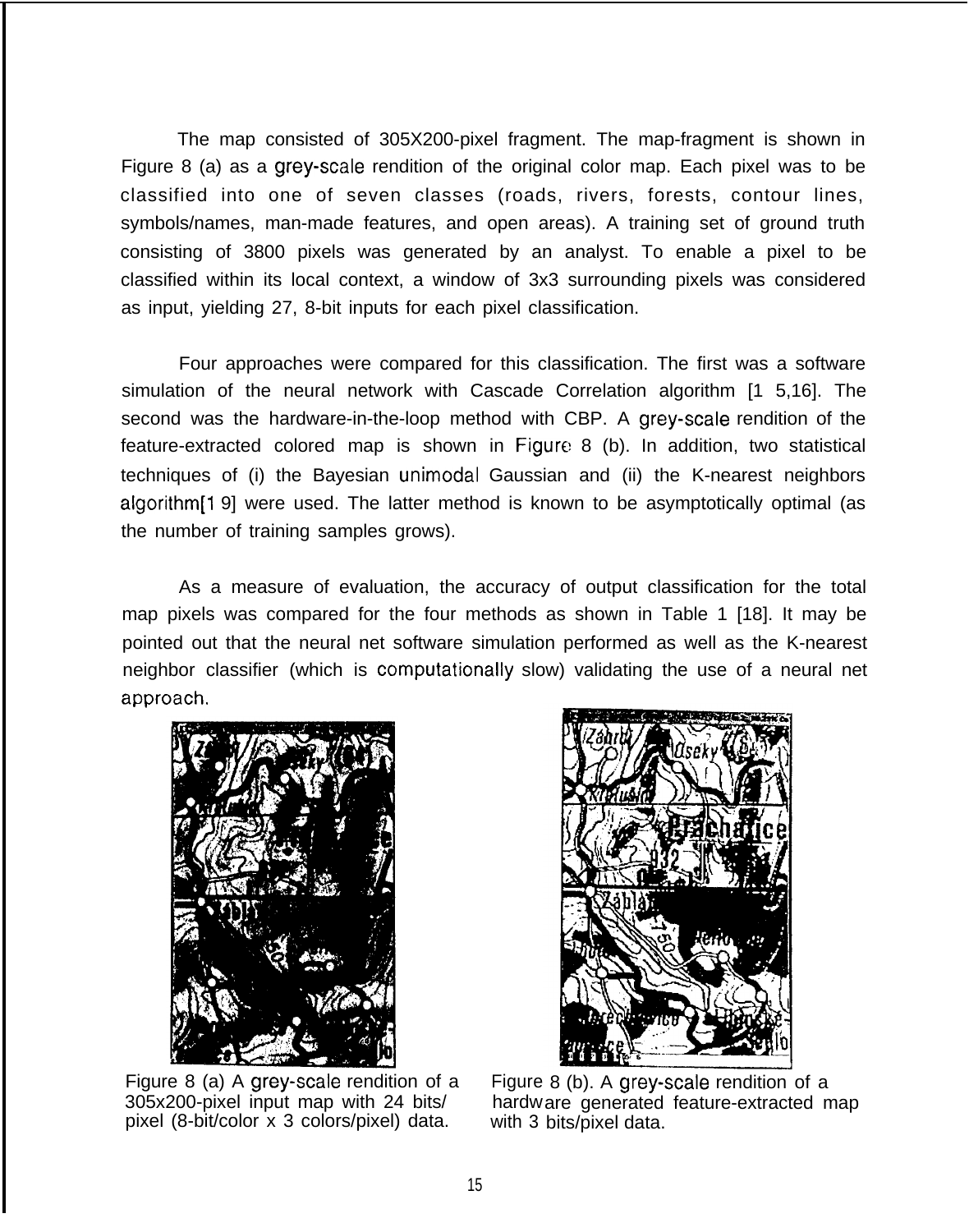**Table 1.** Results of classification with different classifiers for the map data classification.

,

| Classifier                                                                         | Accuracy                   |
|------------------------------------------------------------------------------------|----------------------------|
| <b>Neural Network Simulation</b><br>Neural Network Hardware<br>K-nearest Neighbors | $91.2\%$<br>89.3%<br>91.9% |
| Bayesian-Unimodal Gaussian                                                         | 89.8%                      |

As expected, the hardware performance had lower accuracy. However, it was encouraging to find that in spite of lower resolution, circuit noise, offset voltage effects etc., the performance was nearly as good as with other methods. The discrepancy in the hardware performance can also partly be attributed to the fact that no provision for providing the inputs directly to the network was available and instead input neurons were used which had their linearity restricted to mid voltage region. This may have caused some of the lower and upper region inputs to be compressed in bit resolution. Further, the set-up had an inefficient interface with the host computer. As a result, the CBP algorithm was designed to minimize the communication at the expense of learning efficiency.

To test the processing speed in hardware, a neural network was trained in software, and then the learned weights were downloaded into the plug-in card. To compensate for the discrepancies between the hardware and the software model, an abbreviated learning algorithm was applied to just the neuron bias (threshold) connections. Hardware-in-the-loop training with over 2000 patterns adapted these weights to the hardware in less than 4 seconds. The complete processing of 61,000 pixels was performed in 8 seconds, the neuroprocessing time being just a fraction of a second. This implies an overall feed-forward processing rate of -7600 pixels per second.

This clearly shows that communications still dominate cwer 90% of the feedforward processing time. Current efforts are focusing on a next generation plug-in card with VMEbus interface that — based on experience gained so far — will generate a multi-fold speed-up in communications. The enhancement is expected to demonstrate the required speeds equivalent to that of a CD-ROM. This speed evolution is depicted in Figure 9 [16].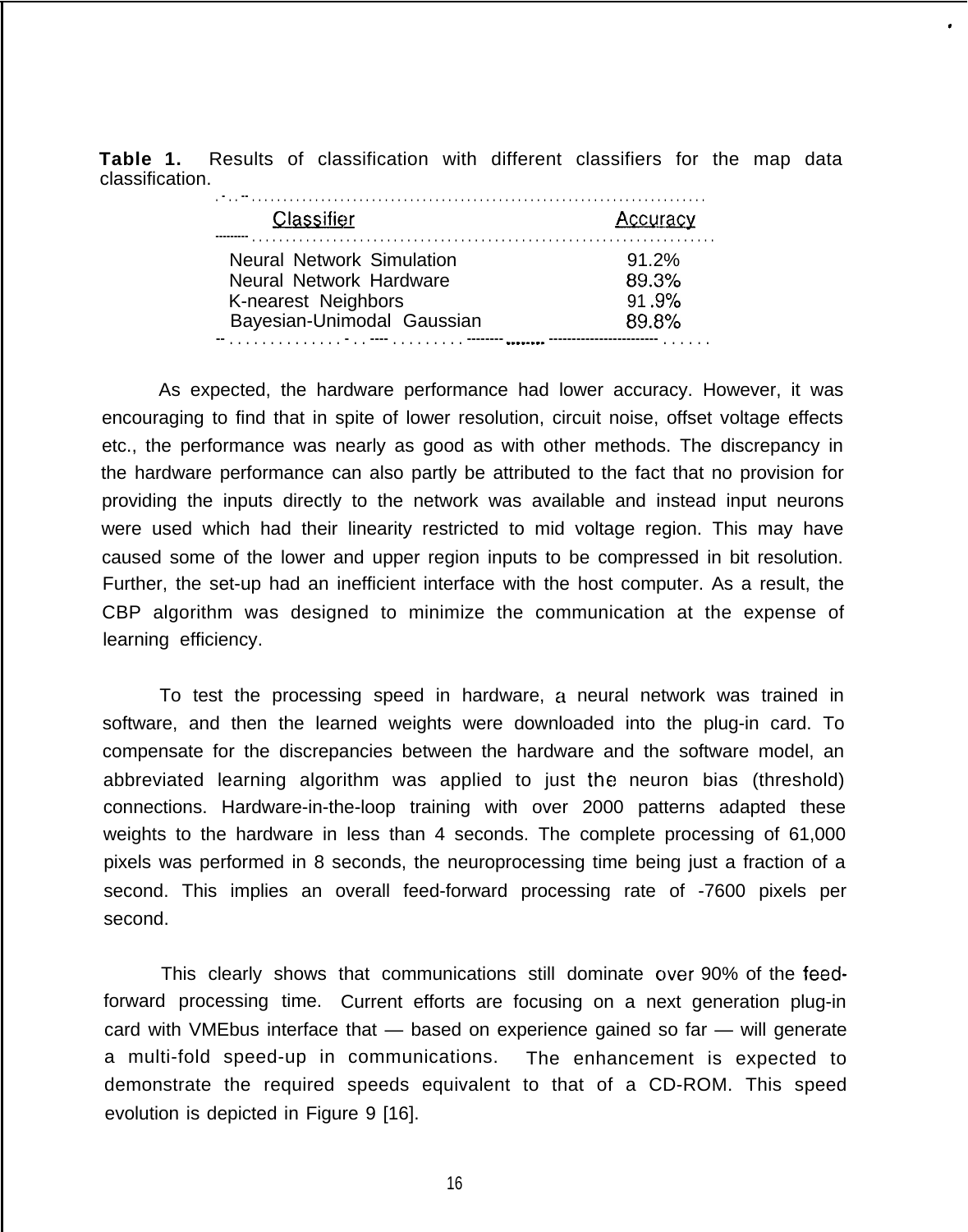

Figure 9. A graph depicting the speed evolution of an analog neuroprocessor card for map-data classification.

# **CONCLUSIONS**

\*

Neurally inspired architectures with their massive parallelism when implemented in hardware offer near real time processing for certain ill-defined and/or computation-intensive applications. JPL's reconfigurable neuroprocessor cards are unique because of their use of analog device implementations that provide compactness and low power, essential for deployable hardware. Hardware-in-the-Ioop learning, obtained as a result of innovative high resolution synaptic designs, is an added feature required for selected time critical applications for applications involving autonomous guidance, chemical process control, vehicle health monitoring, focal plane image processing, resource allocation/target assignment, and other avionics applications.

Reconfigurable neuroprocessor card that directly interfaces with digital host machine backplane to perform complex, computation-intensive feature extraction functions is an important step towards neural-based solutions of real world applications requiring high speed and intelligent information processing. A buildingblock approach of VLSI chips offers reconfigurability and ease of implementation of architecture-evolving learning methods.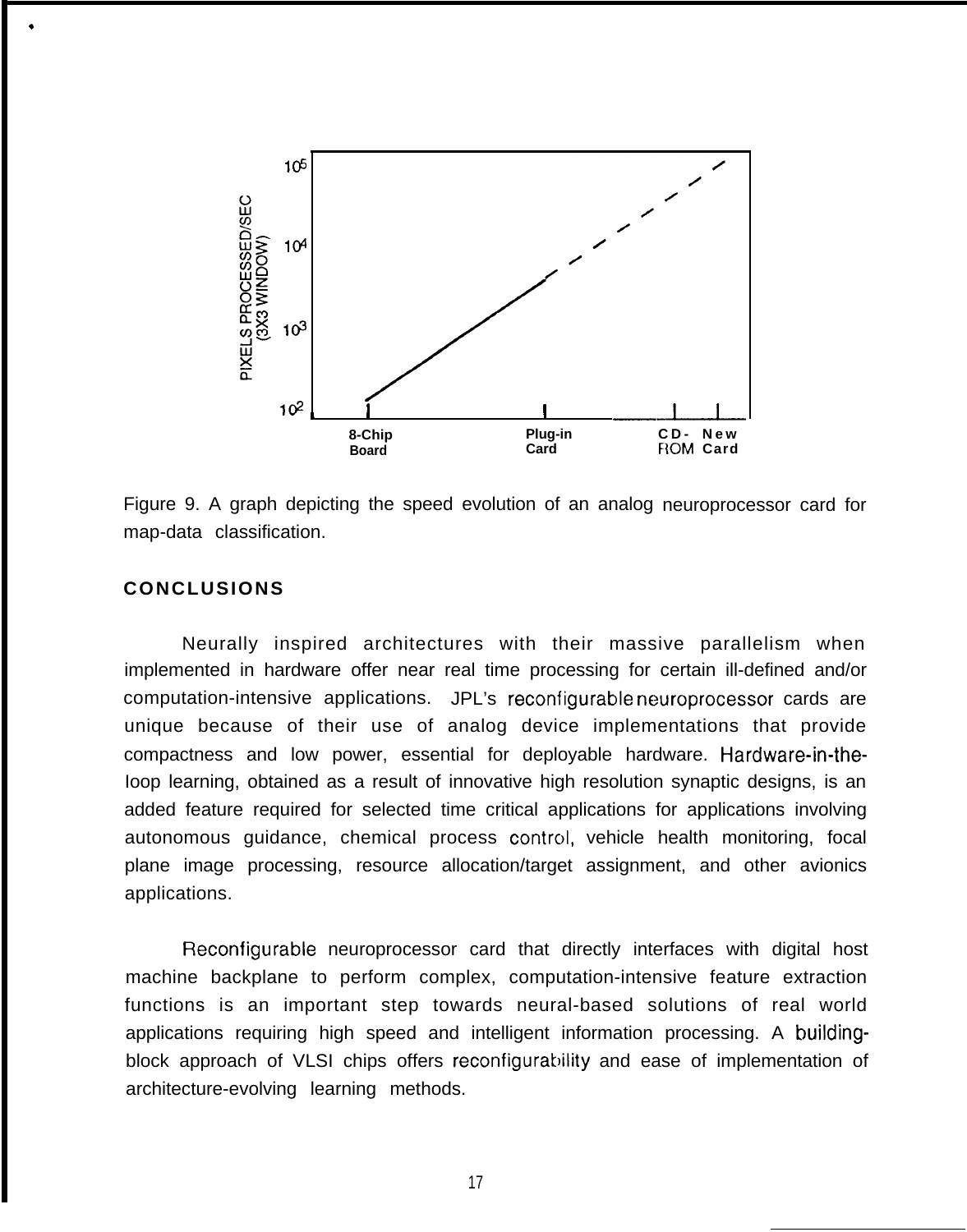A new learning algorithm for hardware that obtains the derivatives of the neuron transfer functions to calculate the weight-change and allocates hidden neurons to an initial perception architecture is particularly suitable for hardware learning and reconfigurability.

# **ACKNOWLEDGMENT**

The research described in this paper was performed by the Center for Space Microelectronics Technology, Jet Propulsion Laboratory, California Institute of Technology, and was jointly sponsored by the All Source Analysis Systems Program Office, the Advanced Research Projects Agency, the Ballistic Missile Defense Organization/Innovative Science and Technology Office, the Office of Naval Research, and the National Aeronautics and Space Administration.

# **References**

- 1. Parallel Distributed Processing: Explorations in the Microstructure of Cognition. vol. 1, Foundations. by D.E. Rumelhart, J.L. McClelland, and the PDP Research Group, MIT Press, Cambridge, MA, 1986.
- 2. P.K. Simpson, "Foundations of Neural Networks," in Artificial Neural Networks: Paradigms. Applications, and Hardware Implementation Eds.: E. Sanchez-Sinencio and C. Lau, IEEE Press, New York, 1992, pp. 3-24.
- 3. R.P. Lippmann, "An introduction to Computing with Neural Nets," IEEE ASSP Magazine, April 1987, pp. 4-22.
- 4. M. Holler, S. Tam, H. Castro, and R. Benson, "An Electrically Trainable Artificial Neural network (ETANN) with 10240 "Floating Gate" synapses," Proceedings of the IEEE Int. Joint Conf. Neural Networks, vol. 11, June 18-22, 1989, Washington, DC, pp. 191-196.
- 5. C. Mead, Analog VLSI and Neural Systems, Addison-Wesley, Reading, MA, 1989.
- 6. A.J. Agranat, C.F. Neugebauer, R.D. Nelson, and A. Yariv, "The CCD Neural Processor: A Neural Network Integrated Circuit with 65536 Programmable Analog Synapses," IEEE Trans. Circuits Syst., vol. 37, no. 8, pp. 1073-1075, Aug. 1990.
- 7. A.P. Thakoor, A. Moopenn, J. Lambe, and S.K. Khanna, "Electronic Hardware Implementations of Neural Networks, " Appl. optics, vol. 26, no. 23, pp. 5085- 5092, Dec. 1987.
- 8. J.J. Hopfield and D.W. Tank, "'Neural' Computation of Decisions in Optimization Problems," Biol. Cybern., vol. 52, pp. 141-152, 1985.
- 9. S.P. Eberhardt, T. Daud, D.A. Kerns, T.X Brown, and A.P. Thakoor, "Competitive Neural Architecture, for Hardware Solution to the Assignment Problem, " Neural Networks, vol. 4, pp. 431-442, 1991.
- 10 A.P. Moopenn, T.A. Duong, and A.P. Thakoor, "Digital-Analog Hybrid Synapse Chips for Electronic Neural networks, " Advances in Neural information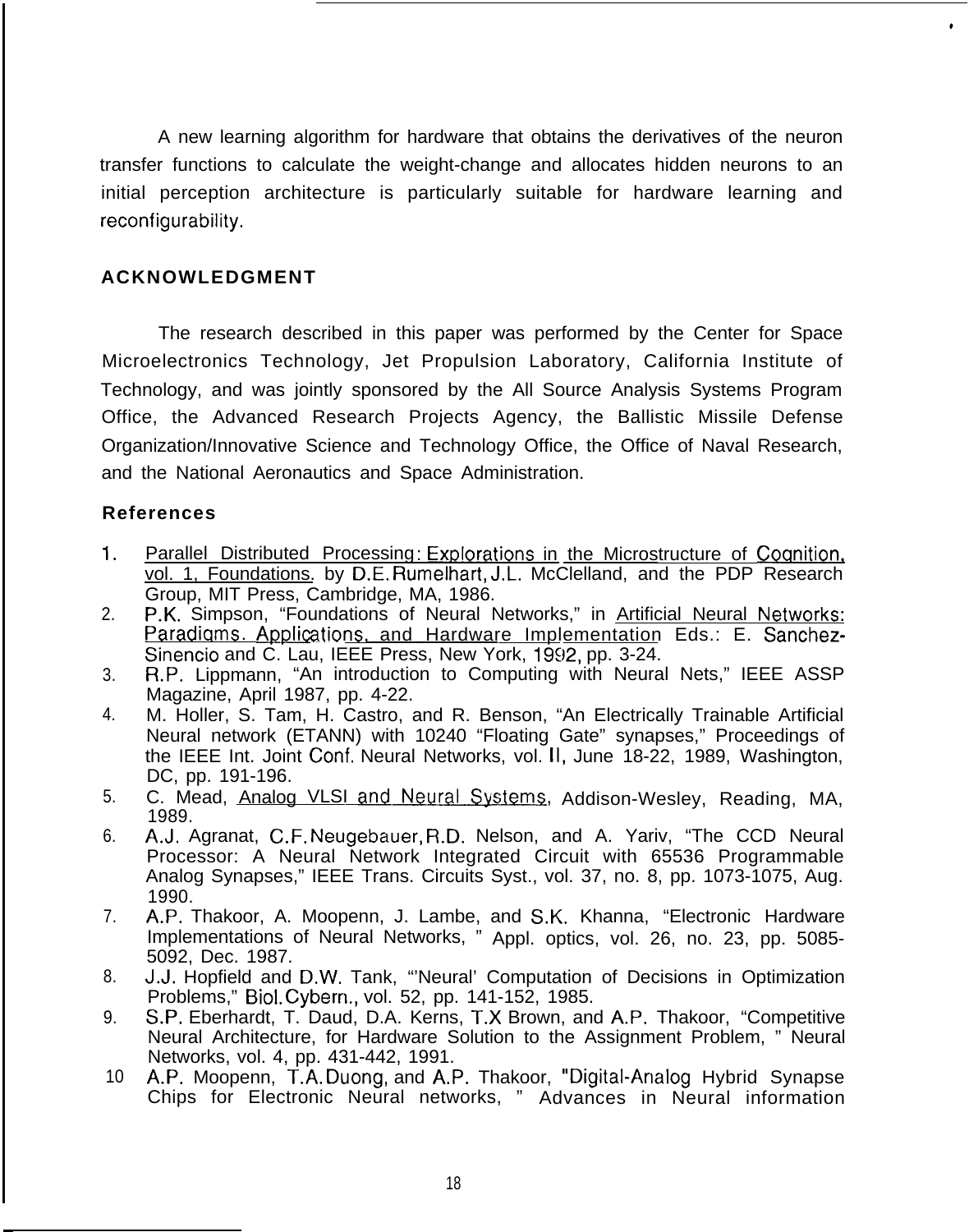Processing Systems 2, Ed: D.S, Touretzky, Morgan Kaufmann, 1990, pp. 769- 776.

- 11. T.A. Duong, T.X Brown, M.D. Tran, S.P. Eberhardt, T. Daud, and A.P. Thakoor, "Cascaded VLSI Neural Network Building-Block Chips for Map Classification: Digest of Papers, Government Microcircuit Applications Conference, Las Vegas, NV, Nov. 10-12, 1992, pp. 145-146.
- 12. T. Duong, S,P. Eberhardt, M. Tran, T. Daud, and A.P. Thakoor, "Learning and Optimization with Cascaded VLSI Neural network Building-Block Chips," Proceedings of the lEEE/l NNS international Joint Conference on Neural Networks, June 7-11, 1992, Baltimore, MD, vol. 1, pp. 184-189.
- 13. S.P. Eberhardt, R. Tawel, T.X Brown, T. Daud, and A.P. Thakoor, "Analog VLSI Neural Networks: Implementation Issues and Examples in Optimization and Supervised Learning," IEEE Trans. lndust. Electron. vol. 39, no. 6, pp. 552-564, Dec. 1992.
- 14. T. Daud, T. Duong, M. Tran, H. Langenbacher, and A. Thakoor, "High resolution synaptic weights and hardware-in-the-loop learning, " Proc. lST/SPIE vol. 2424, 1995 (To be published).
- 15. S.E. Fahlman, C. l-ebiere, "The cascade correlation learning architecture, " in Advances in Neural Information Processing Systems Il. Ed: D. Touretzky, Morgan Kaufmann, San Mateo, CA, 1990, pp. 524-532.
- 16. T.X Brown, M.D. Tran, T. Duong, T. Daud, and A.P. Thakoor, "Cascaded VLSI Neural Network Chips: Hardware Learning for Pattern Recognition and Classification," Simulation, vol. 58, no. 5, pp. 340-346, 1992.
- 17. P.W. Hollis, J.S. Harper, and J.J. Paulos, "The Effects of Precision Constraints in a Backpropagation learning Network," Neural Computation, vol. 2, pp. 363-373, 1990.
- 18. T. Duong, S.P. Eberhardt, T. Daud, and A. Thakoor, "Learning in neural networks: VLSI implementation strategies," In: Fuzzy Logic and Neural Network Handbook, Ed: C.H. Chen, McGraw Hill, 1995 (To be published).
- 19. R.O. Duda and P.E. Hart, Pattern Classification and Scene Analvsis. Wiley, New York, 1973.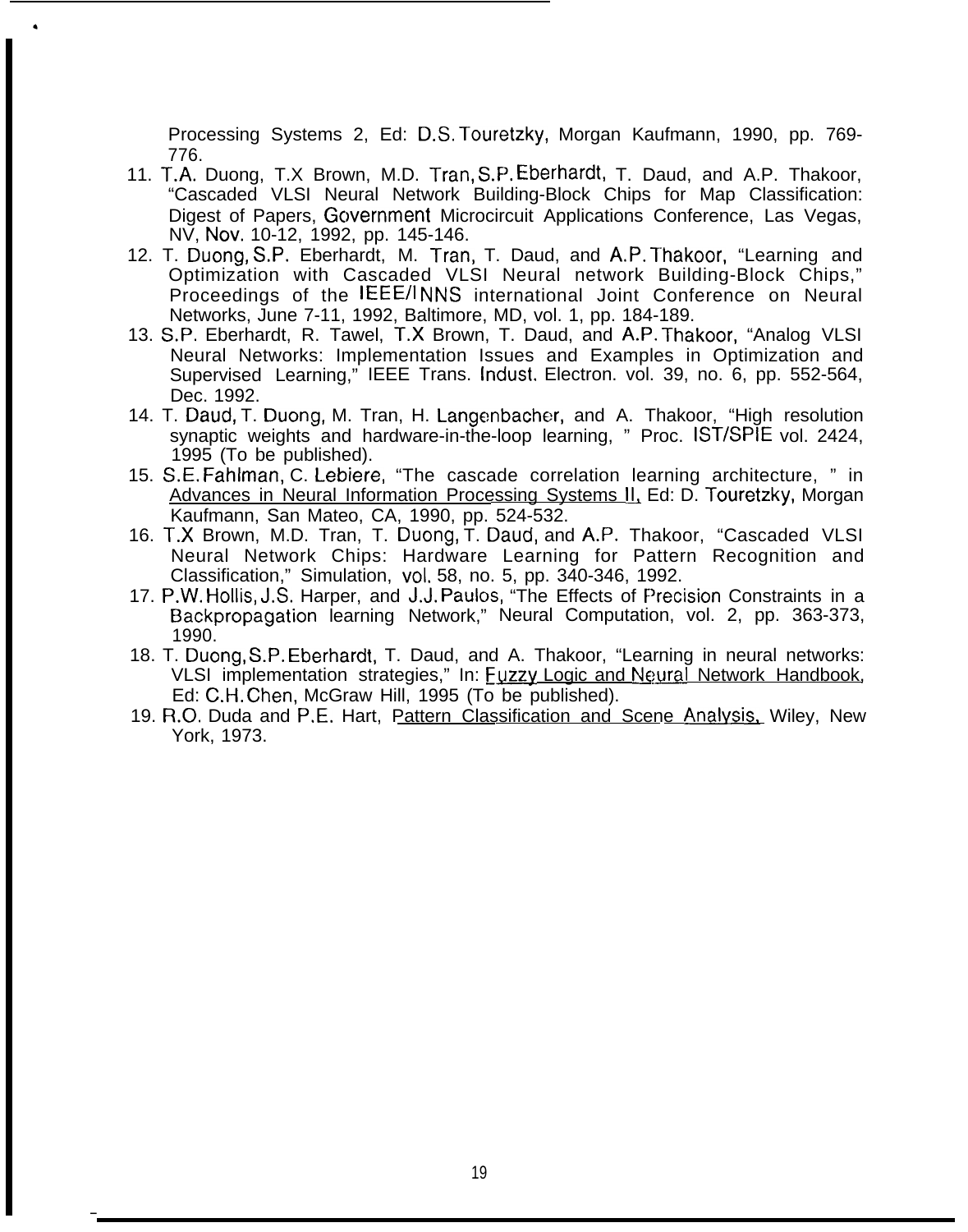### **A. CASCADE BACKPROPAGATION (CBP) NEURAL NETWORKS**

Fora review of several Iearning architectures and algorithms in analog neural network hardware, please see ref. [Al]. The Cascade Backpropagation (CBP) neural network derives its architecture from the cascade correlation (CC) neural network architecture, as proposed by Fahlman and Lebiere in 1989[A2]. However, the learning algorithm is derived from the gradient-descent learning method similar to the error backpropagation (EBP) which has been studied extensively by researchers and reported in literature.

#### 1. **CBP Architecture**

Instead of a priori fixing the neural network topology, it is allowed to evolve as the adjustment of synaptic weights (learning) proceeds. Thus, the architecture starts out as a single layer perception network with input and output units (determined based on the problem at hand) interfaced through a synaptic weight matrix as shown in Fig. A-1 (with three inputs and two outputs as an example).



Figure A-1. Schematic diagram of a three input-two output perception network.

The weight values can be obtained by such methods as Widrow-Hoff deltarule[A3], Fahlman's quick-prop[A4], both of which require adjustment of weights for learning, or by the pseudo-inverse calculations. At this point, the learning would have reached a plateau, and the output may not match with the desired response within the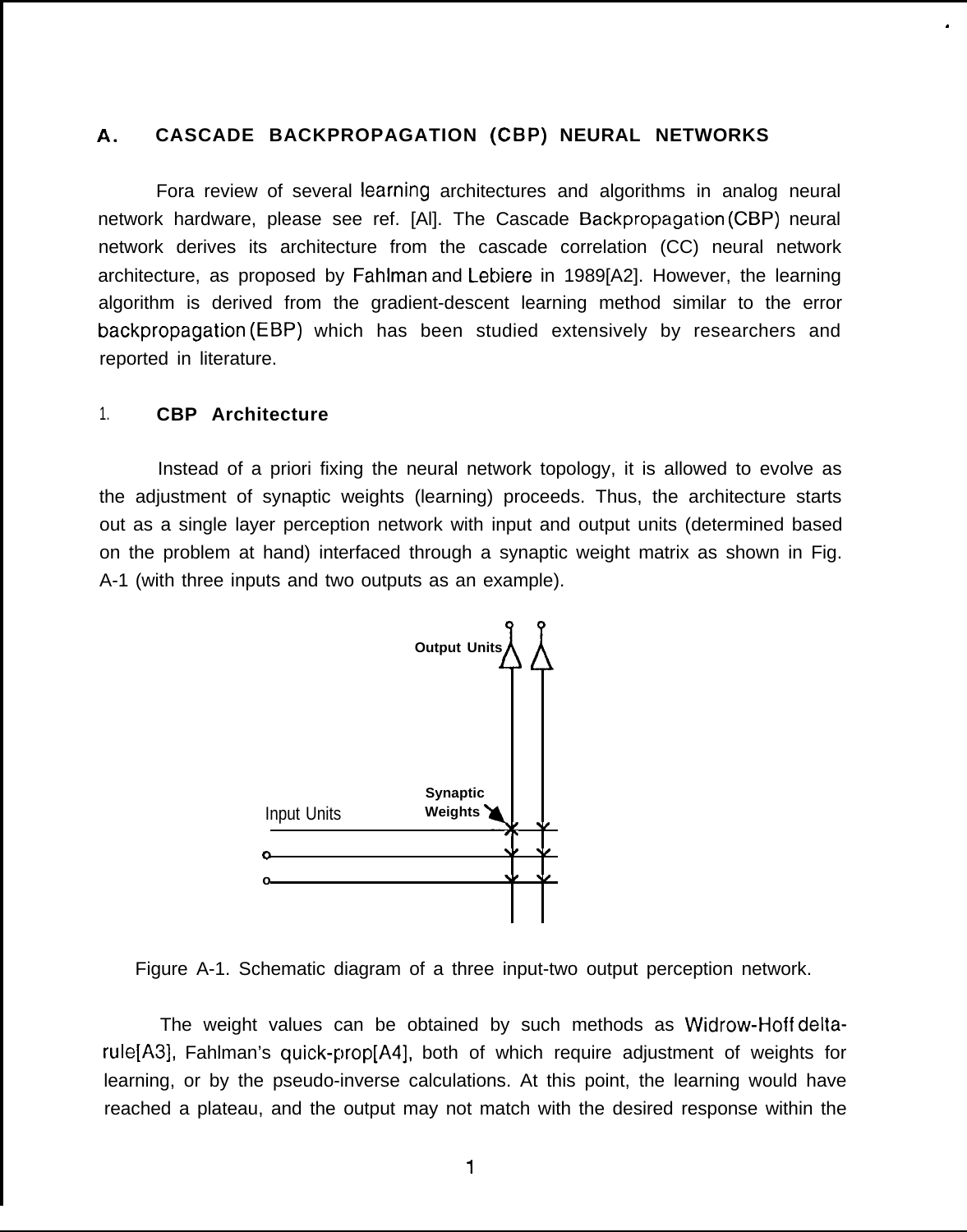required tolerance (if it matches, then no more learning is required). For a further improvement in performance, it would now be necessary to introduce a hidden unit to the network to obtain a cascade architecture. Along with the introduction of a hidden unit, a bias line is introduced with a fixed input value of +1, along with the corresponding new synaptic weights of values selected randomly, as shown in Figure A-2.



Figure A-2. Schematic of CBP architecture after addition of a hidden unit.

Except for the input to output weights, all other weights are adjusted, with an introduction of the training patterns as input, using a gradient descent scheme of error backpropagation. [The CBP procedure differs from that of the CC in that no correlation between the output error and the hidden unit outputs is performed]. Learning is continued until either the output error falls within the allowed tolerance limits or a certain predetermined number of iterations have been performed without the output error decreasing below the tolerance limit. The input patterns for each iteration are selected randomly, and therefore, total number of iterations must be large compared to the number of input patterns so that each input pattern has a good probability of being selected for more than one iteration.

At the end of a chosen number of iterations if learning is not complete, the synaptic weights at the hidden unit input and output lines are now frozen, and a new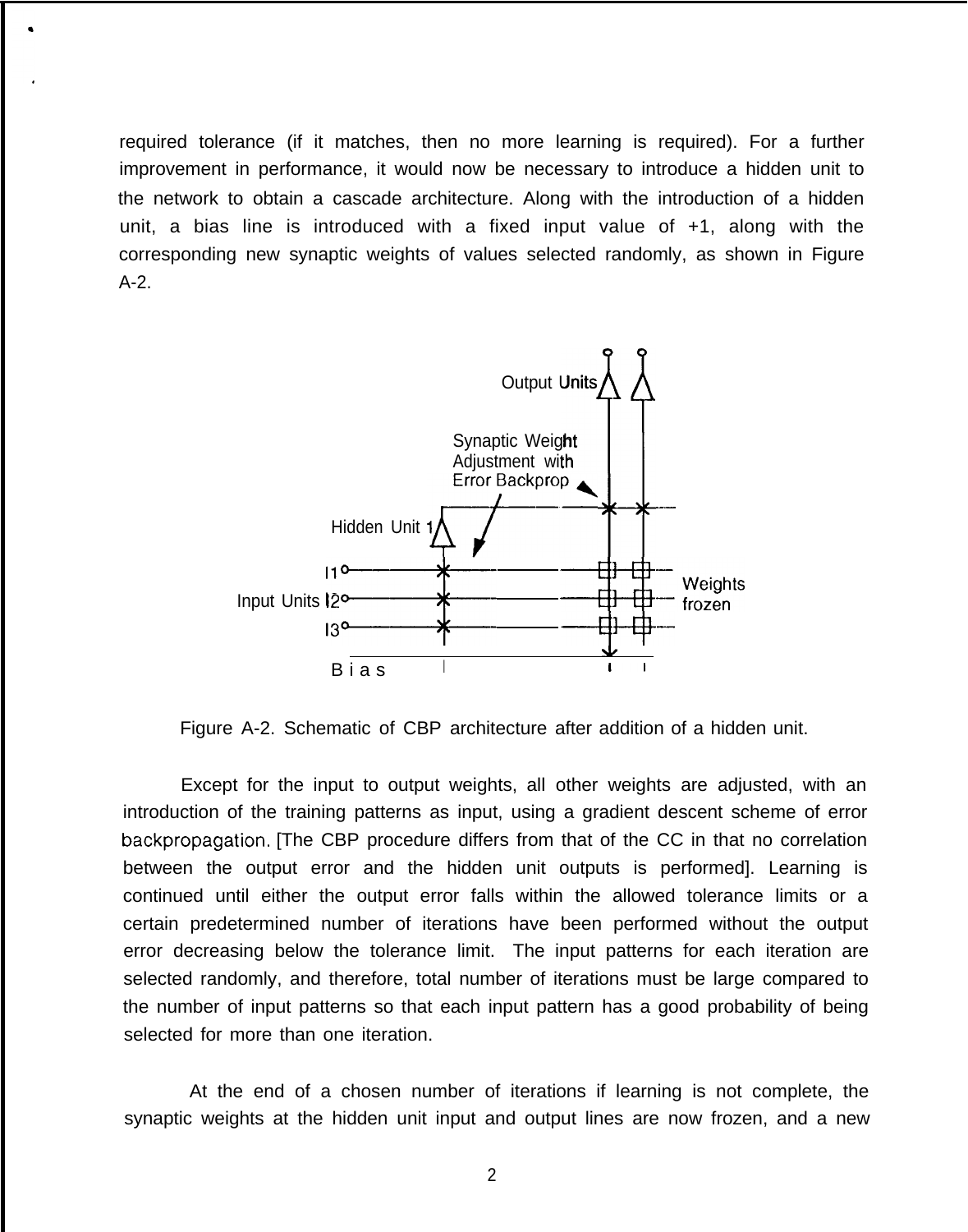hidden unit is added along with its randomly obtained input and output weights. The newly added output weights ( $W_{ho}$ ), inpUt weights ( $W_{hh}$ ,  $W_{ih}$ ), and the bias weights ( $W_{bo}$ , W<sub>bh</sub>), shown in Figure A-3, are then modified in the ensuing learning procedure using the gradient-descent scheme.

●

The procedure is repeated for each added neuron till the error falls below the tolerance level thereby completing the training cycle. However, if the error level saturates with additional hidden neuron not bringing about any useful learning, thereby signaling that the training would never be completed, it signifies that the present scheme may not be able to solve the problem and a different technique or architecture is warranted.





# Il. **Hardware-in-the-Loop Learning Algorithm**

The following nomenclatures are followed in describing the algorithm: Input pattern, p where  $p = 1 \ldots P$ ; Input in each pattern,  $I_i$  where  $i = 1 \ldots n$ ;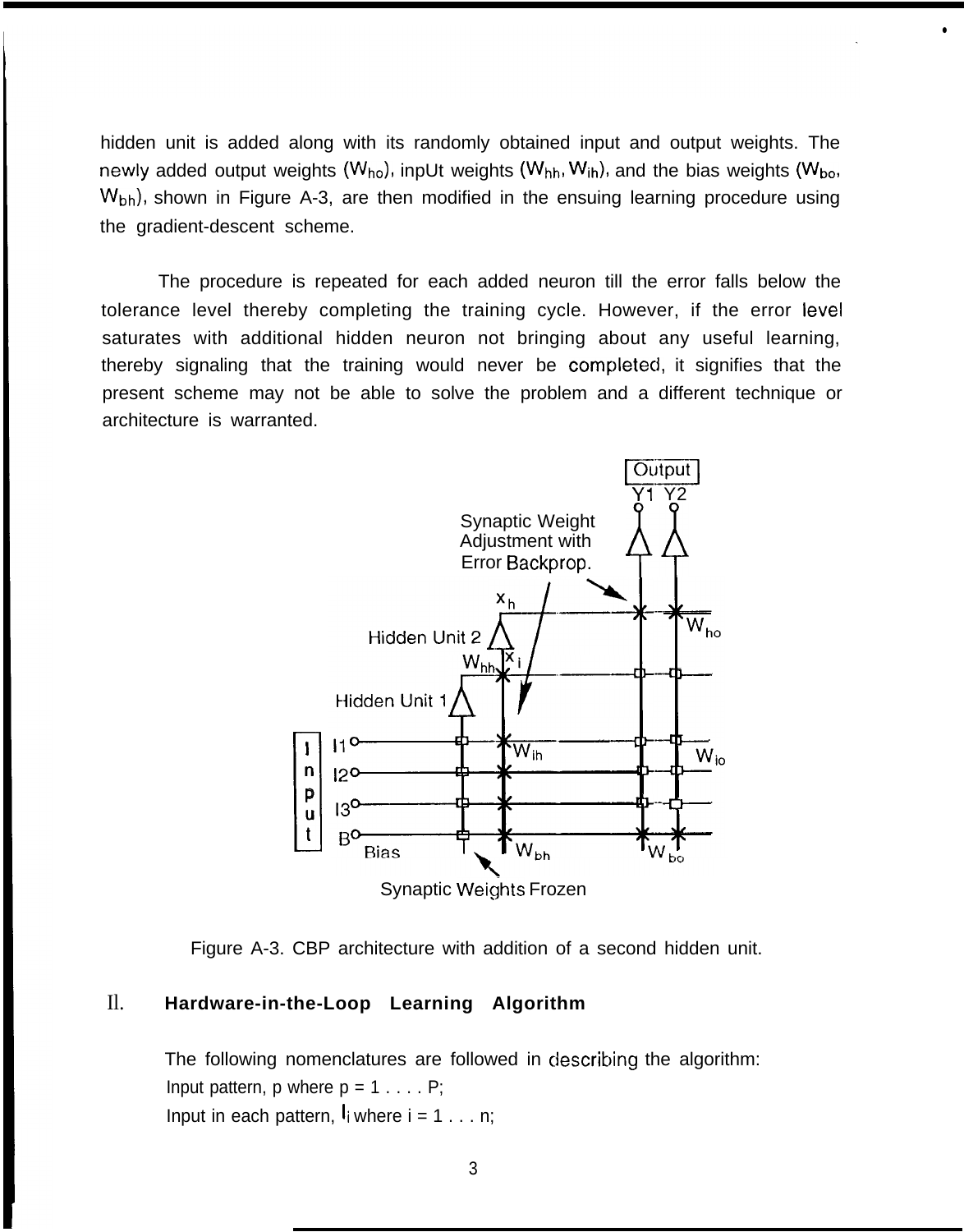Output,  $y_0$  where  $o = 1$  through M;

Weight, before introduction of a hidden layer, from input to output  $W_{io}$ ;

Neuron transfer function fo  $=$  neuron output vs neuron input;

Transfer functions for hidden and output neurons respectively, f(h), f(o);

Slope of the neuron transfer function  $f'( ) = d($ output $) / d($ input $)$  at value ();

Inverse transfer function,  $f^{-1}$  () = neuron input vs neuron output;

Determination in hardware of input-to-output weights by pseudo-inverse technique (no hidden layer):

By varying inputs and weights, neuron outputs are measured and a lookup table with circuit inputs, synaptic weights, and corresponding neuron outputs is prepared .

For every training input  $(i)$  applied, its corresponding target output  $(t_0)$  is measured.

From the lookup table, corresponding to Ii and  $t_0$ , the weight  $W_{i_0}$ , and therefore,  $(l_i * W_{io})$ , which is equal to  $f^{-1}(o)$ , is obtained.

Pseudo-inverse weights are calculated using equation:

 $W = (l^+)^*$  [f-l(o)],

where I<sup>+</sup> is the pseudo-inverse of the input matrix 1.

Determination with learning in hardware of hidden layer input and output weights:

At the addition of each hidden neuron, randomly determined weight values are downloaded atid the change in weights is determined by the formulæ:

 $\Delta W(o) = \zeta^*(t_o-y_o)^*x_h^*f'(o);$  $\Delta W(i\circ) = \zeta^* (t_0 - y_0)^* I_i^* f'(\circ);$  $\Delta W(bo) = -$ , \*(to-ye)\* 1 \*f'(o)  $\Delta W(ih) = \zeta^* x_i^* f'(h)^* \sum [w_{ij}^*(t_o - y_o)^* f'(o)],$ 

where,  $\Sigma$  is the summation over all outputs, 1 to M; xi is the input to the newly added hidden neuron; and the respective f'() is given by the slope at the operating point of the neuron transfer curve. This slope is calculated by first measuring, in hardware, the initial neuron output and then the output after changing the respective bias weight by a (arbitrarily fixed) value of 10.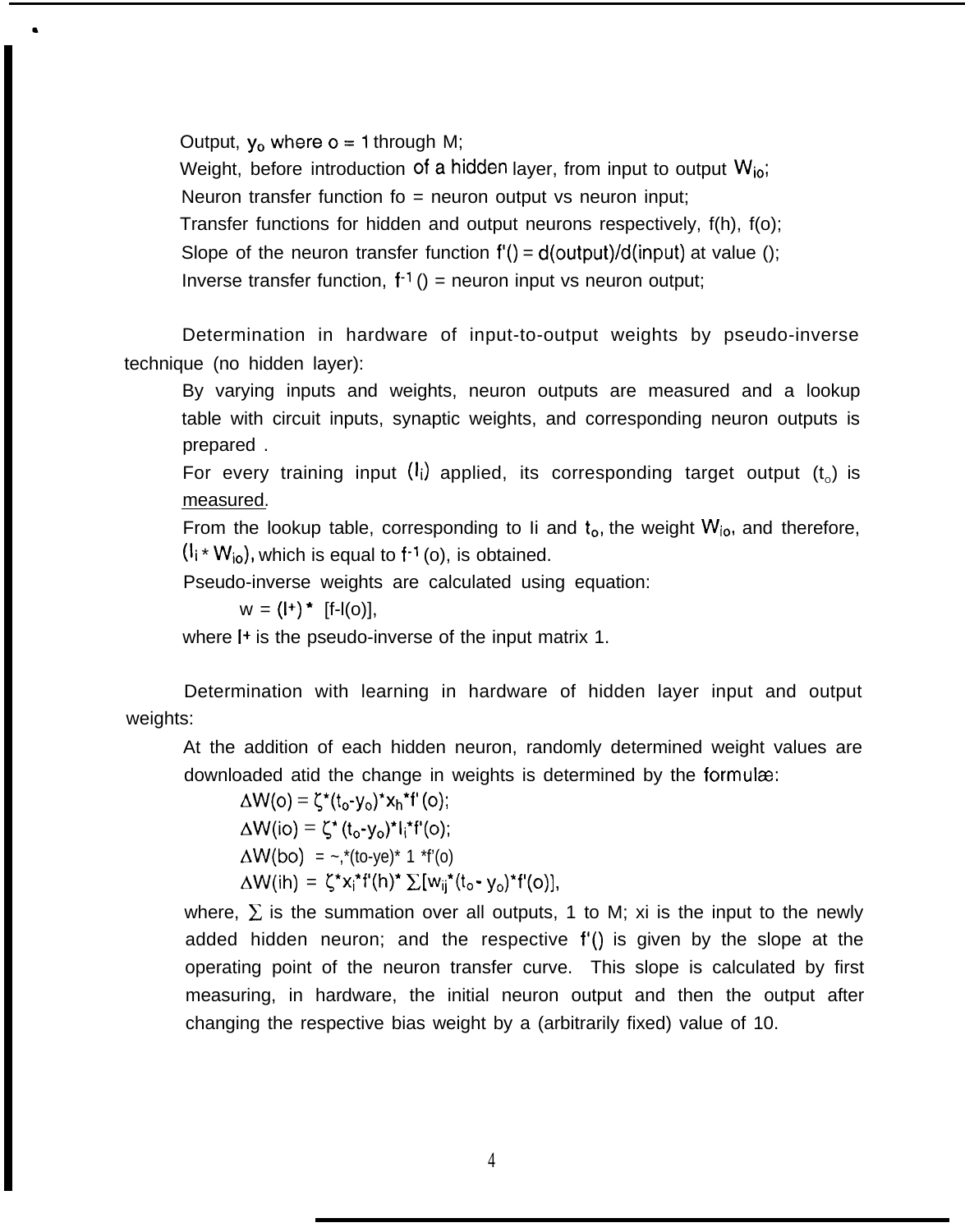# **References**

 $[Al]$ R. Tawel, "Learning in analog neural network hardware, " Computers Elect. Eng'g. Vol. 19, No. 6, pp. 453-467, 1993.

●

- [A2] S.E. Fahlman and C. Lebiere, "The Cascade-Correlation Learning Architecture," Advances in Neural Information Processing Systems-2, Ed: D.S. Touretzky, Morgan Kaufmann, pp. 524-532, 1990.
- [A3] G. Widrow and M.E. Hoff, "Adaptive switching circuits," Institute of Radio Engineers, Western Electronic Show and Convention, Convention Record, Part 4, pp. 96-104, 1960.
- [A4] S.E. Fahlman, "Faster-learning variations on backpropagation: An empirical study," In Proceedings of the Connectionist Models Summer School, Morgan Kaufmann, 1988.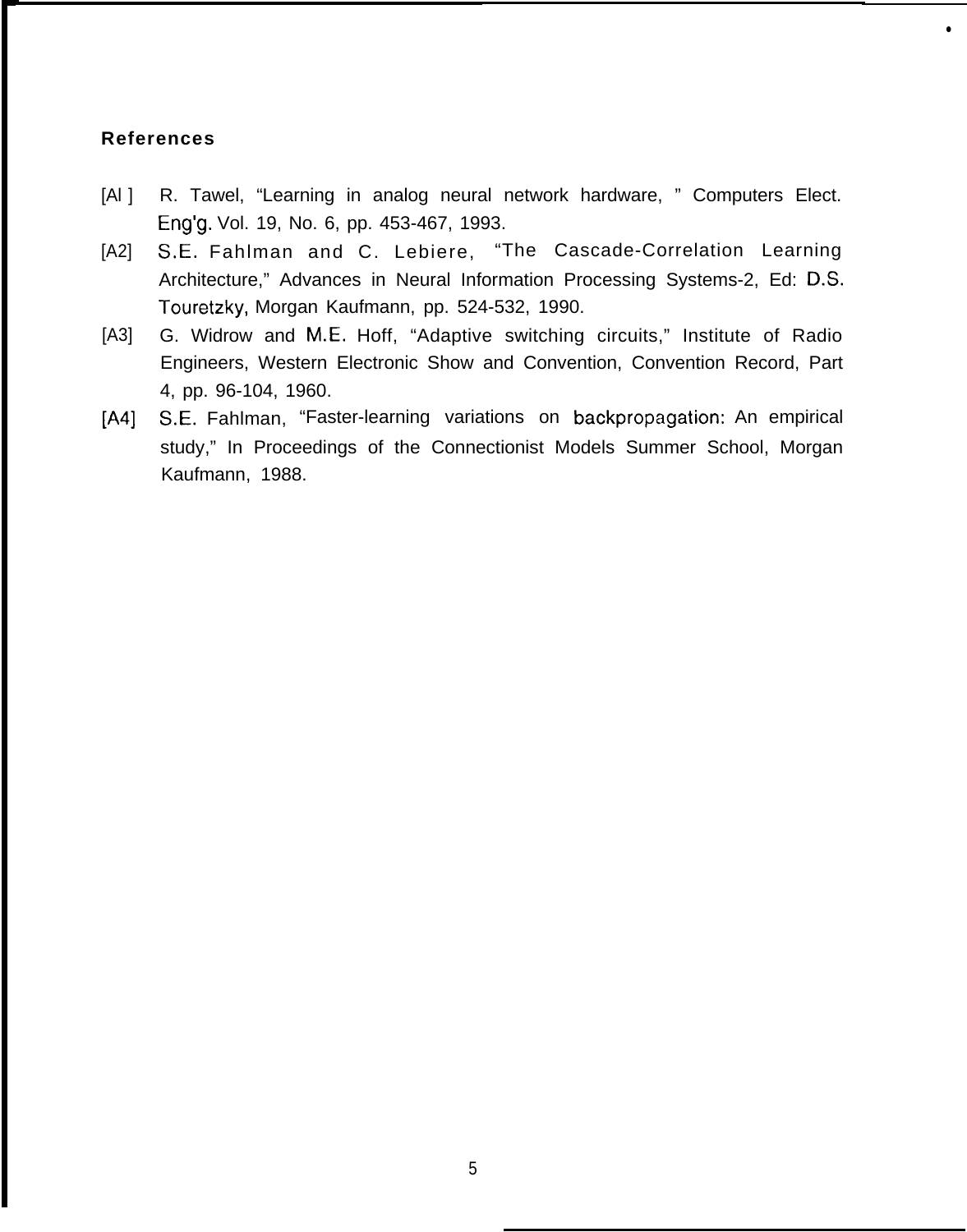### **B. NEURAL NETWORK BUILDING BLOCK DEVICE DESIGNS**

The individual synapse and neuron designs provide the respective functionalities, i.e., output as a linear function of stored weight for the synapse and as a sigmoidal function for a neuron input respectively. Dictated by the architectures, neurons take in responses from a number of synapses as current signals whereby the analog current summation can conveniently be done on a wire and fed as input to a neuron. Further, the neurons provide an output as a voltage signal which, with multiple fan-outs, can be distributed in a fully parallel fashion to a number of synapses along connection wires.

### 1. **Synapse Chip Design**

Our synapse chip design is a 32x32 synaptic crossbar matrix with 32 input and 32 output lines in an 84-pin package. At each node of the matrix is incorporated a synapse. A schematic of the synapse cell is shown in Figure 1. The synapse design is based on a static random access memory (SRAM) with 7 bits (6 bits + sign bit) of resolution having two-quadrant current multipliers as DACS. Decoders for row/column select and address/data lines provide random accessibility and programmability. The compactness of the embodiment and cascadability are aided by coding synapse inputs as voltages distributed from neuron outputs, and coding the synapse outputs as analog currents which can be summed directly on a wire feeding as input to neurons.

Along each input line, a voltage to current conversion function is provided with current mirroring to all the synapse cells along a complete row of synapses to be fed by that input. The basic synapse circuit then consists of two additional blocks: (i) a 6 bit digital-to-analog converter (DAC) with digital latches DO to D5 and associated current mirrors; and (ii) a current steering block with a latch D6, D6. As depicted in Figure 1, the weight multiplication is obtained through one or more of the six parallel<br>stages of gascode grent mirrors by selective operation of digital latches D0-D5, and stages of  $q$ ascode arrent mirrors by selective operation of digital latches D0-D5, and the direction-of the current flow is determined by the latch D6 being in on or off position.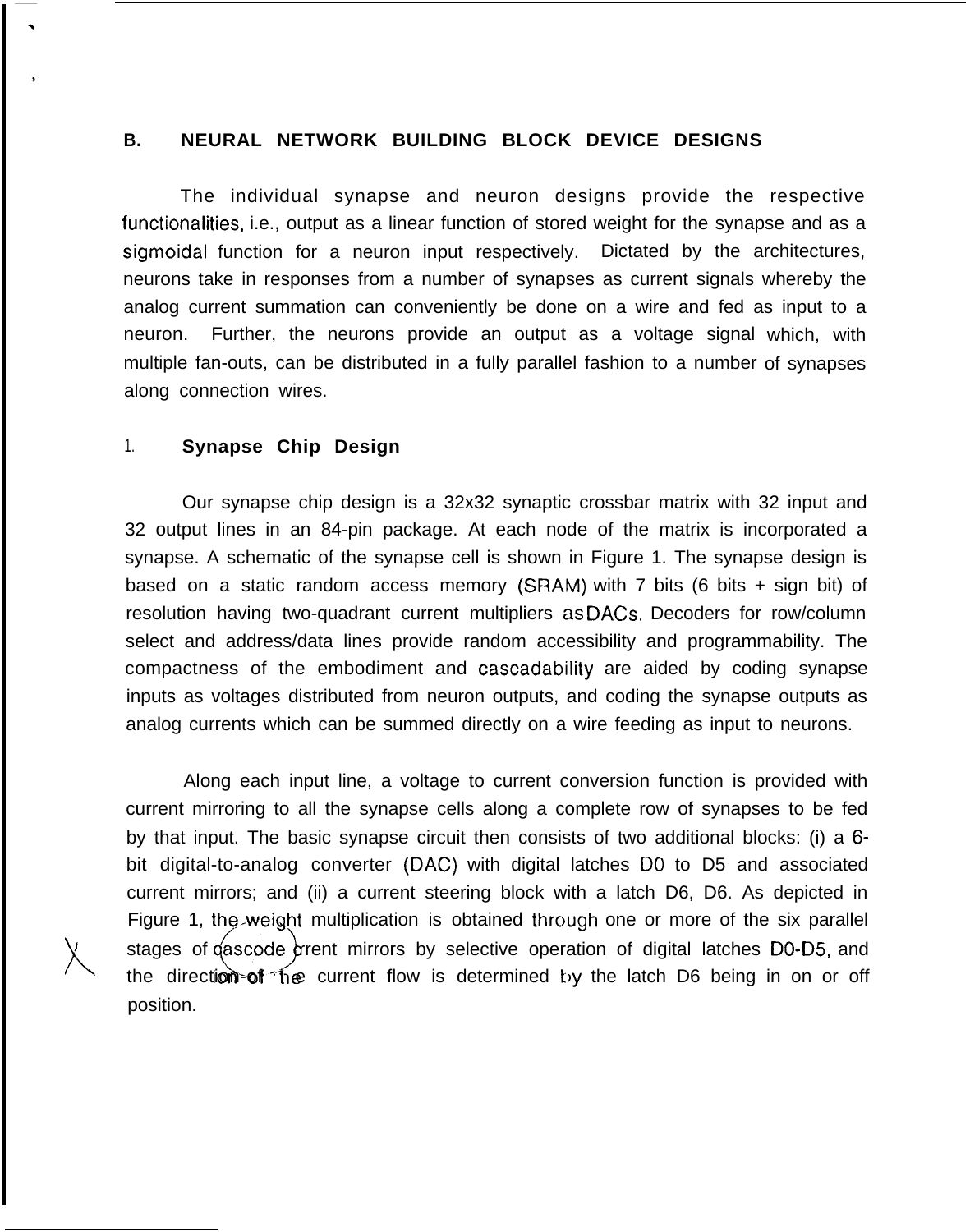

Figure B-1. Synapse circuit containing a voltage to current input stage common to a row of synapses, a 6-bit multiplying digital to analog convertor, a current steering circuit, and a 7-bit digital memory.

### Il. **Neuron Design**

A schematic circuit diagram for a neuron is shown in Fig. 2. A negative feedback circuit in the neuron design forces a virtual ground potential , Vn, onto the summing (input) node. The comparator output  $V<sub>c</sub>$  is high or low depending on whether the input current is positive or negative. This, in turn, causes either transistor Q1 or Q2 to switch-on, so that the input node sinks or sources all the current from the summing line completing the virtual ground circuit. Further, depending on whether Q1 or Q2 is "ON", one of the parallel circuits with Q3 or Q4 drives the output. Transistor Q8 applies that current to the output transimpedance node. The output impedance of the neuron is controlled by Ictrl. Ictrl is mirrored to control the impedance of transistors Q8 and Q9, thereby allowing the transimpedance of the neuron to be adjusted. Thus, by adjusting the current <sup>1</sup>ctrl, the gain (slope) of the sigmoid can be controlled over a wide range. The resulting input-output characteristics are a set of sigmoids with variable slope.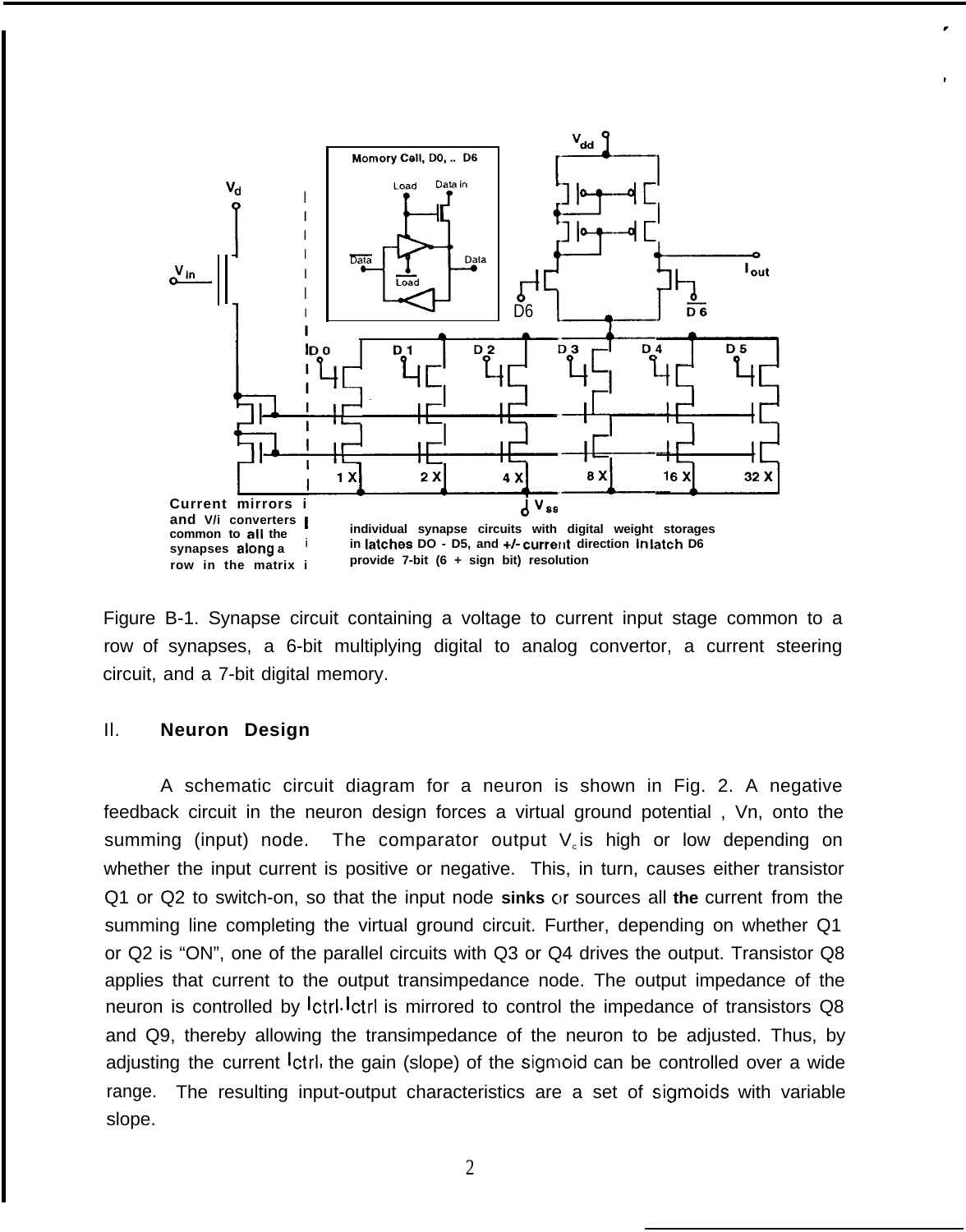

Figure B-2. Circuit diagram of a variable gain sigmoidal neuron.

### Ill. **Neuron-Synapse Composite Chip Design**

The synapse chip provides a flexible method for connecting the neurons together. Theinputs andoutputs of these synapses form respective outputs and inputs of the neurons. Normally, neural net architectures do not require neurons feeding back to themselves and the synapses along a principal diagonal in the matrix are generally not used. Thus, by replacing the diagonal array of synapses by a 32-neuron array in the synaptic matrix, we obtain a neuron-synapse composite architecture. Each neuron output is hardwired to the respective input line thus establishing a Hopfield feedback network. Each neuron output can be fed-forward to "downstream" neurons or fedback to "upstream" neurons by selective programming of the appropriate synapse connections. These building block chips were fabricated in VLSI employing 2pm feature size each in 84-pin dual-inline package. A photograph of a neuron-synapse composite chip is shown in Figure 3. A feedforward signal pass through the chip requires 7-10  $\mu$ s. Thus an overall speed of over 10<sup>9</sup> connections per second is obtainable.